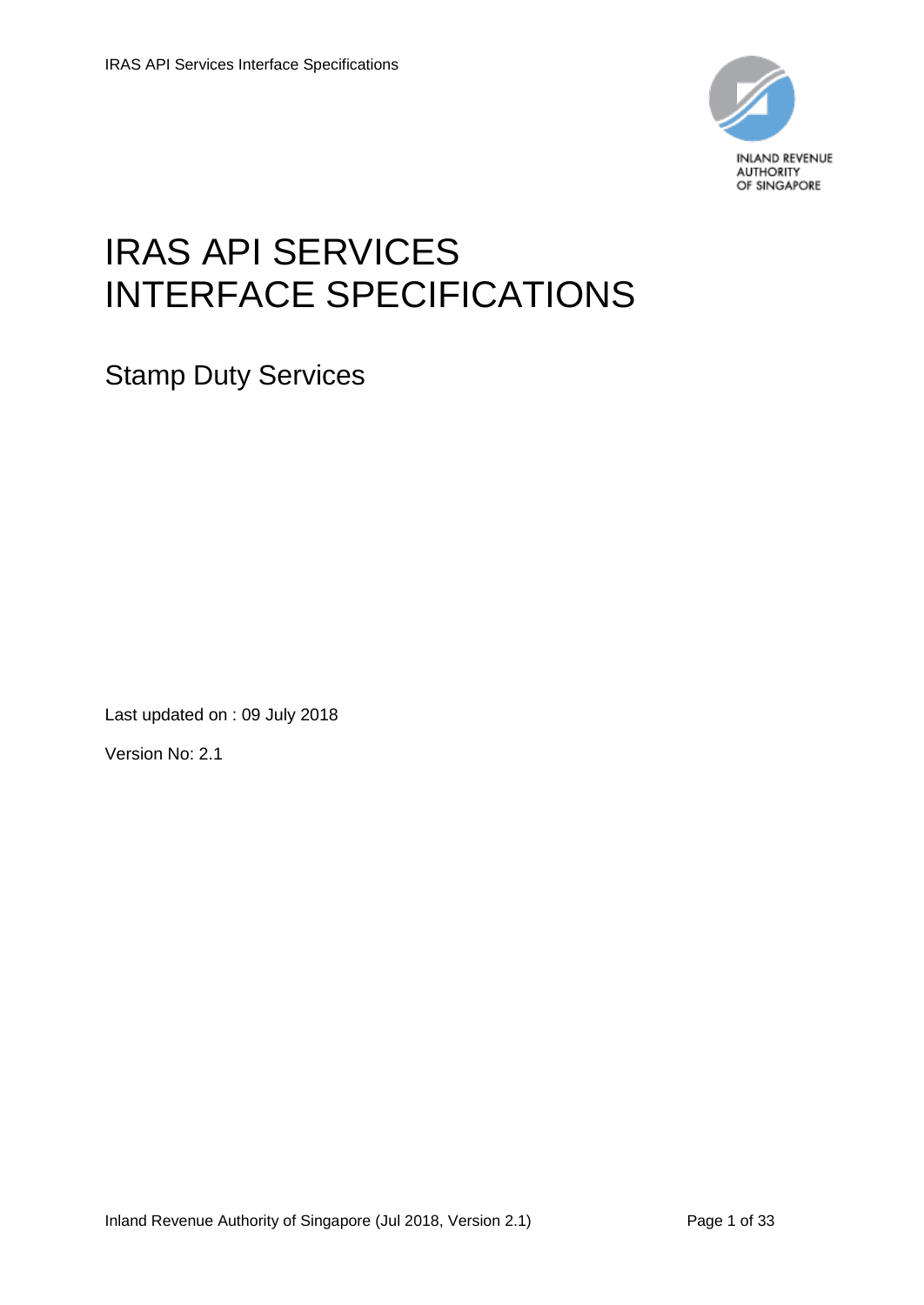# <span id="page-1-0"></span>**Table of Contents**

| 1. |      |                                                                      |  |  |  |  |
|----|------|----------------------------------------------------------------------|--|--|--|--|
| 2. |      |                                                                      |  |  |  |  |
| 3. |      |                                                                      |  |  |  |  |
|    | 3.1  |                                                                      |  |  |  |  |
|    |      | 3.1.1                                                                |  |  |  |  |
|    |      |                                                                      |  |  |  |  |
|    |      |                                                                      |  |  |  |  |
|    |      |                                                                      |  |  |  |  |
|    | 3.2  |                                                                      |  |  |  |  |
|    |      | 3.2.1                                                                |  |  |  |  |
|    |      | 3.2.2                                                                |  |  |  |  |
|    | 3.3  |                                                                      |  |  |  |  |
|    |      |                                                                      |  |  |  |  |
|    |      |                                                                      |  |  |  |  |
|    | 3.4  |                                                                      |  |  |  |  |
|    |      |                                                                      |  |  |  |  |
|    |      |                                                                      |  |  |  |  |
|    | 3.5  |                                                                      |  |  |  |  |
|    |      | 3.5.1                                                                |  |  |  |  |
|    |      | 3.5.2                                                                |  |  |  |  |
|    | 3.6  |                                                                      |  |  |  |  |
|    |      | 3.6.1                                                                |  |  |  |  |
|    |      | 3.6.2                                                                |  |  |  |  |
|    | 3.7  |                                                                      |  |  |  |  |
|    |      |                                                                      |  |  |  |  |
|    |      |                                                                      |  |  |  |  |
|    | 3.8  |                                                                      |  |  |  |  |
|    |      | 3.8.1                                                                |  |  |  |  |
|    |      | 3.8.2                                                                |  |  |  |  |
|    | 3.9  | Newly Incorporated Private Company Share Stamp Duty Service23        |  |  |  |  |
|    |      |                                                                      |  |  |  |  |
|    |      | 3.9.2                                                                |  |  |  |  |
|    | 3.10 |                                                                      |  |  |  |  |
|    |      | 3.10.1                                                               |  |  |  |  |
|    |      |                                                                      |  |  |  |  |
|    |      |                                                                      |  |  |  |  |
|    |      |                                                                      |  |  |  |  |
|    |      |                                                                      |  |  |  |  |
|    |      |                                                                      |  |  |  |  |
|    |      |                                                                      |  |  |  |  |
|    |      |                                                                      |  |  |  |  |
|    |      |                                                                      |  |  |  |  |
|    |      |                                                                      |  |  |  |  |
|    |      | 3.11.8 Newly Incorporated Private Company Share Stamp Duty Service30 |  |  |  |  |
|    |      | 3.11.9 Public Listed Company Share Stamp Duty Service 30             |  |  |  |  |
| 4. |      |                                                                      |  |  |  |  |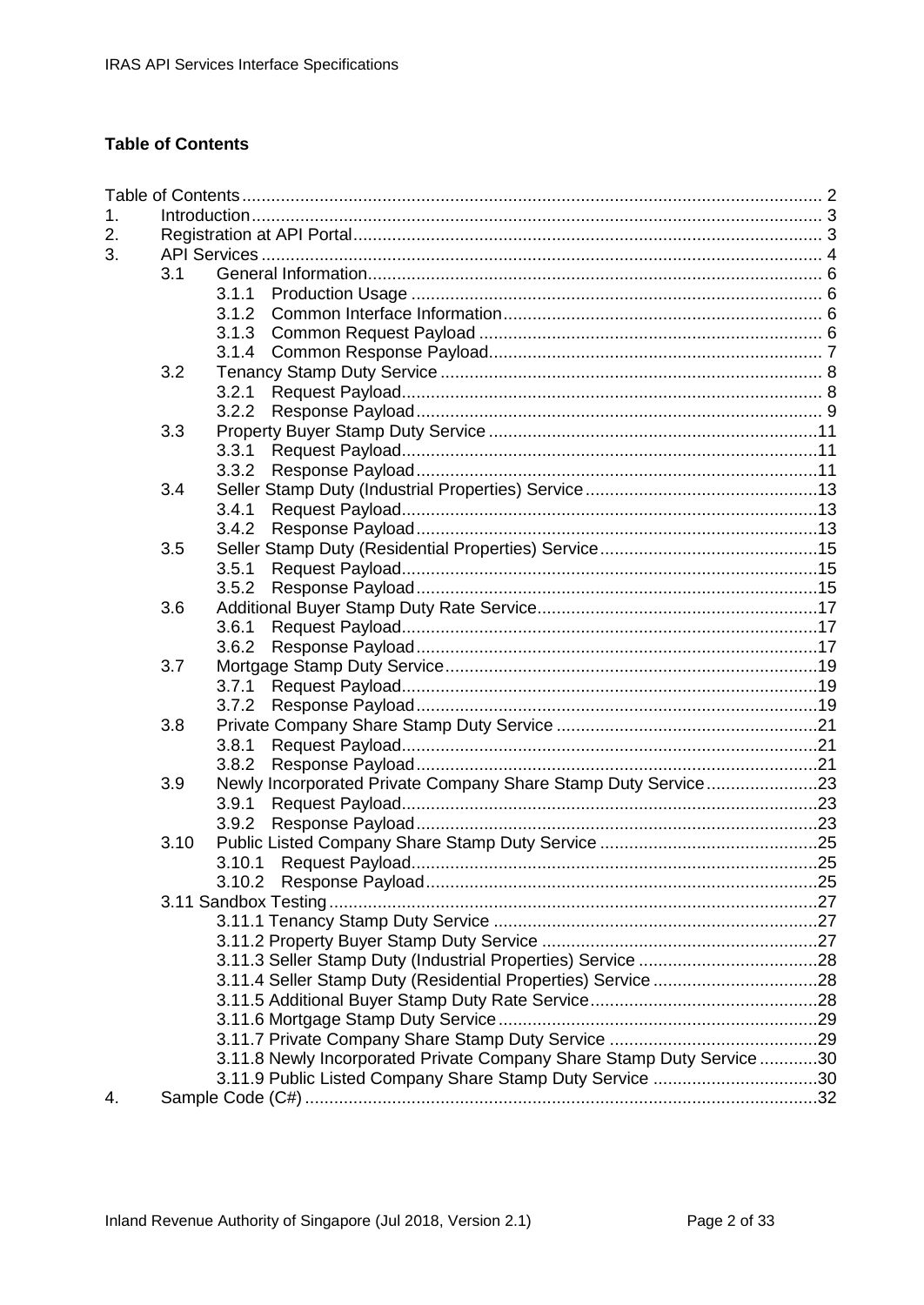# <span id="page-2-0"></span>**1. Introduction**

The Inland Revenue Authority of Singapore (IRAS) provides application programming interface (API) services to allow application developers to submit and retrieve tax related matters using HTTP requests. Most of the APIs will be in the form of a JSON web service which reduces client/server coupling and thus enabling easier integration between IRAS's service with external developers.

There will be a variety of services available in due time, while some services require a simple GET, others may be secured and require credentials that can be passed via HTTP header parameters, as follows :

| X-IBM-Client-Id                | String containing the client ID of the application invoking IRAS' API. This<br>value will be provided to the application vendor by IRAS.<br>E.g. a1234b5c-1234-abcd-efgh-a1234b5cdef               |
|--------------------------------|----------------------------------------------------------------------------------------------------------------------------------------------------------------------------------------------------|
| X-IBM-Client-<br><b>Secret</b> | String containing the client secret of the application invoking IRAS' API. This<br>value will be provided to the application vendor by IRAS.<br>E.g. a12345bC67e8fG9a12345bC67e8fG9a12345bC67e8fG9 |

This document serves to help developers consume the API services provided by IRAS.

# <span id="page-2-1"></span>**2. Registration at API Portal**

Application developers are required to register for an account at<https://apisandbox.iras.gov.sg/> to subscribe to IRAS API services for Sandbox Testing and an account at <https://apiservices.iras.gov.sg/> to subscribe to IRAS API services for Production.

A computer-generated email will be sent to the subscriber's email account for activation.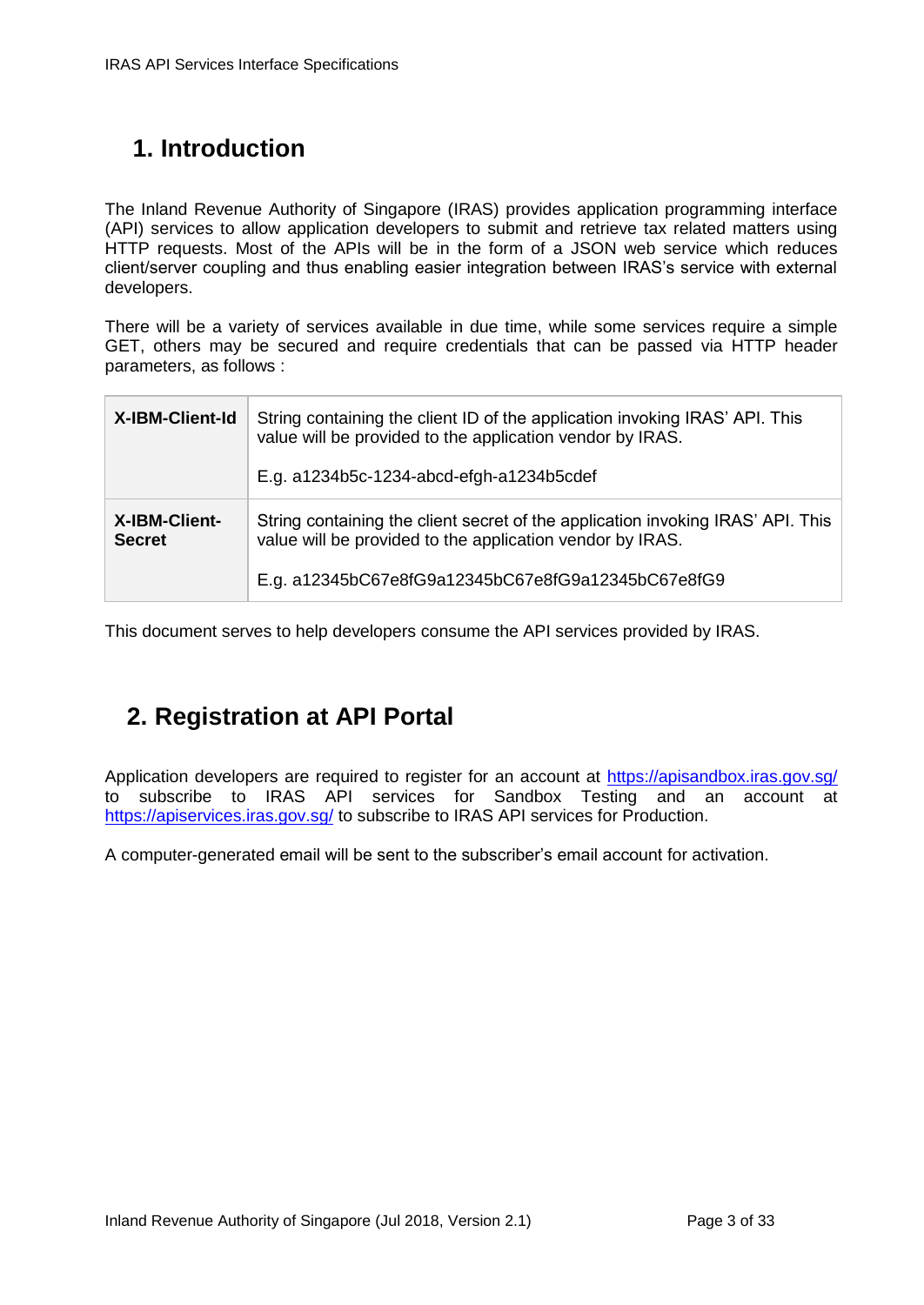# <span id="page-3-0"></span>**3. API Services**

IRAS will provide several API services for public consumption. The following sections describe the request and response for each of the services.

| S/No           | Name of API<br><b>Services</b>                          | <b>Description</b>                                                                                        | <b>URL</b>                                                                                          |
|----------------|---------------------------------------------------------|-----------------------------------------------------------------------------------------------------------|-----------------------------------------------------------------------------------------------------|
| 1              | Duty<br>Stamp<br>Calculator for<br>Property<br>Tenancy  | This API can<br>be used for<br>calculating the<br>stamp duty                                              | For Sandbox Testing:<br>https://apisandbox.iras.gov.sg/iras/sb/SD/CalPropertyT<br>enancy            |
|                |                                                         | payable for<br>property rental<br>/ tenancy.                                                              | For Production Usage:<br>https://apiservices.iras.gov.sg/iras/prod/SD/CalPropert<br><b>yTenancy</b> |
| $\overline{2}$ | Stamp<br>Duty<br>Calculator for<br>Buyer Stamp<br>Duty  | This API<br>can<br>used<br>to<br>be<br>the<br>determine<br>Stamp<br><b>Buyer</b>                          | For Sandbox Testing:<br>https://apisandbox.iras.gov.sq/iras/sb/SD/CalPropertyB<br><b>SD</b>         |
|                |                                                         | payable<br>Duty<br>for<br>property<br>purchases.                                                          | For Production Usage:<br>https://apiservices.iras.gov.sg/iras/prod/SD/CalPropert<br>yBSD            |
|                |                                                         | Value<br>computed<br>does<br>not<br>include<br>any<br>Additional<br><b>Buyer</b><br>Stamp<br>Duty (ABSD). |                                                                                                     |
| 3              | Stamp<br>Duty<br>Calculator for<br>Seller Stamp<br>Duty | This API<br>can<br>used<br>be<br>to<br>the<br>determine<br>Seller<br>Stamp                                | For Sandbox Testing:<br>https://apisandbox.iras.gov.sg/iras/sb/SD/Callndustrial<br><b>SSD</b>       |
|                | (Industrial<br>Properties)                              | payable<br>Duty<br>Industrial<br>for<br>property sale.                                                    | For Production Usage:<br>https://apiservices.iras.gov.sg/iras/prod/SD/Callndustri<br>alSSD          |
| $\overline{4}$ | Stamp<br>Duty<br>Calculator for<br>Seller Stamp<br>Duty | This API<br>can<br>used<br>to<br>be<br>the<br>determine<br>Stamp<br>Seller                                | For Sandbox Testing:<br>https://apisandbox.iras.gov.sg/iras/sb/SD/CalPropertyR<br>esidentialSSD     |
|                | (Residential<br>Properties)                             | payable<br>Duty<br>for Residential<br>property sale.                                                      | For Production Usage:<br>https://apiservices.iras.gov.sg/iras/prod/SD/CalPropert<br>yResidentialSSD |

The table below shows the list of API services currently available in IRAS.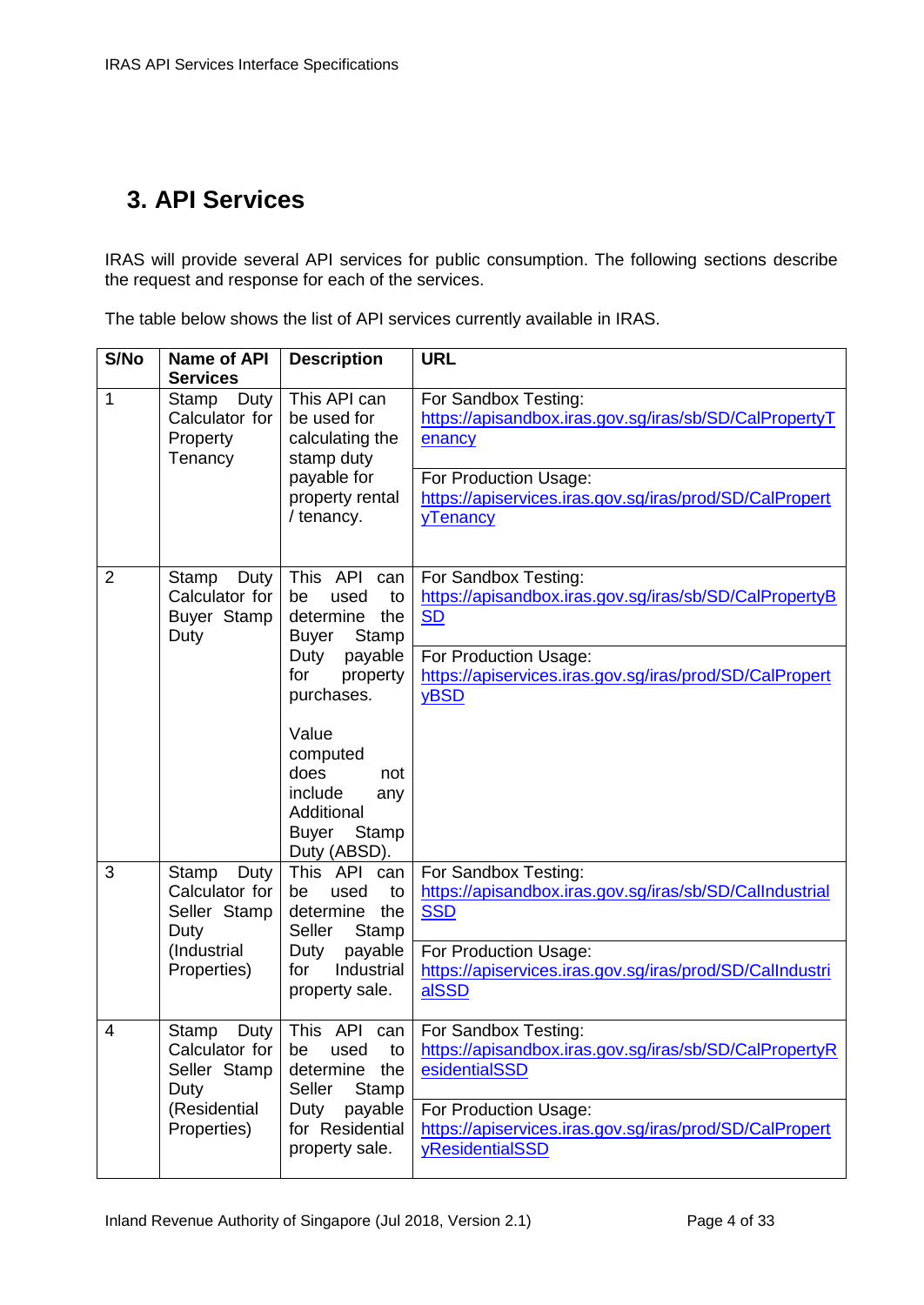| 5              | Duty<br><b>Stamp</b><br>Rates<br>for<br>Additional<br>Buyer Stamp<br>Duty    | <b>This</b><br>API<br>can<br>be<br>used<br>to<br>retrieved<br>the<br><b>ABSD</b><br>rates<br>that<br>are<br>applicable,<br>based on the<br>purchase type<br>and<br>purchaser(s)<br>information.                     | For Sandbox Testing:<br>https://apisandbox.iras.gov.sg/iras/sb/SD/GetProperty<br><b>ABSDRate</b><br>For Production Usage:<br>https://apiservices.iras.gov.sg/iras/prod/SD/GetPropert<br><b>yABSDRate</b>  |
|----------------|------------------------------------------------------------------------------|---------------------------------------------------------------------------------------------------------------------------------------------------------------------------------------------------------------------|-----------------------------------------------------------------------------------------------------------------------------------------------------------------------------------------------------------|
| 6              | Stamp<br>Duty<br>for<br>Mortgages                                            | This API<br>can<br>used<br>to<br>be<br>calculate<br>duty<br>stamp<br>for<br>payable<br>mortgages.                                                                                                                   | For Sandbox Testing:<br>https://apisandbox.iras.gov.sg/iras/sb/SD/CalMortgage<br>For Production Usage:<br>https://apiservices.iras.gov.sg/iras/prod/SD/CalMortgag<br>$\mathbf{e}$                         |
| $\overline{7}$ | Stamp<br>Duty<br>Private<br>for<br>Company<br><b>Shares</b><br>Transfer      | This API<br>can<br>be<br>used<br>to<br>calculate<br>the<br>stamp<br>duty<br>payable for the<br>transfer<br><b>of</b><br>private<br>company<br>shares.                                                               | For Sandbox Testing:<br>https://apisandbox.iras.gov.sg/iras/sb/SD/CalPrivateCo<br>mpanyShares<br>For Production Usage:<br>https://apiservices.iras.gov.sg/iras/prod/SD/CalPrivate<br><b>CompanyShares</b> |
| 8              | Stamp<br>Duty<br>for<br><b>Newly</b><br>Incorporated<br>Private<br>Companies | This API<br>can<br>used<br>to<br>be<br>calculate<br>the<br>duty<br>stamp<br>payable for the<br>transfer of new<br>private<br>companies (18<br>months<br>or<br>less)                                                 | For Sandbox Testing:<br>https://apisandbox.iras.gov.sg/iras/sb/SD/CalNewPriva<br>teCompanyShares<br>For Production Usage:<br>https://apiservices.iras.gov.sg/iras/prod/SD/CalNewPri<br>vateCompanyShares  |
| 9              | Stamp<br>Duty<br>Public<br>for<br>Listed<br>Company                          | This API<br>can<br>used<br>to<br>be<br>calculate<br>the<br>duty<br>stamp<br>payable for the<br>transfer<br><b>of</b><br>for<br>shares<br>companies<br>that are listed<br>the<br><b>on</b><br>Singapore<br>Exchange. | For Sandbox Testing:<br>https://apisandbox.iras.gov.sg/iras/sb/SD/CalPubListed<br>CompanyShares<br>For Production Usage:<br>https://apiservices.iras.gov.sg/iras/prod/SD/CalPubList<br>edCompanyShares    |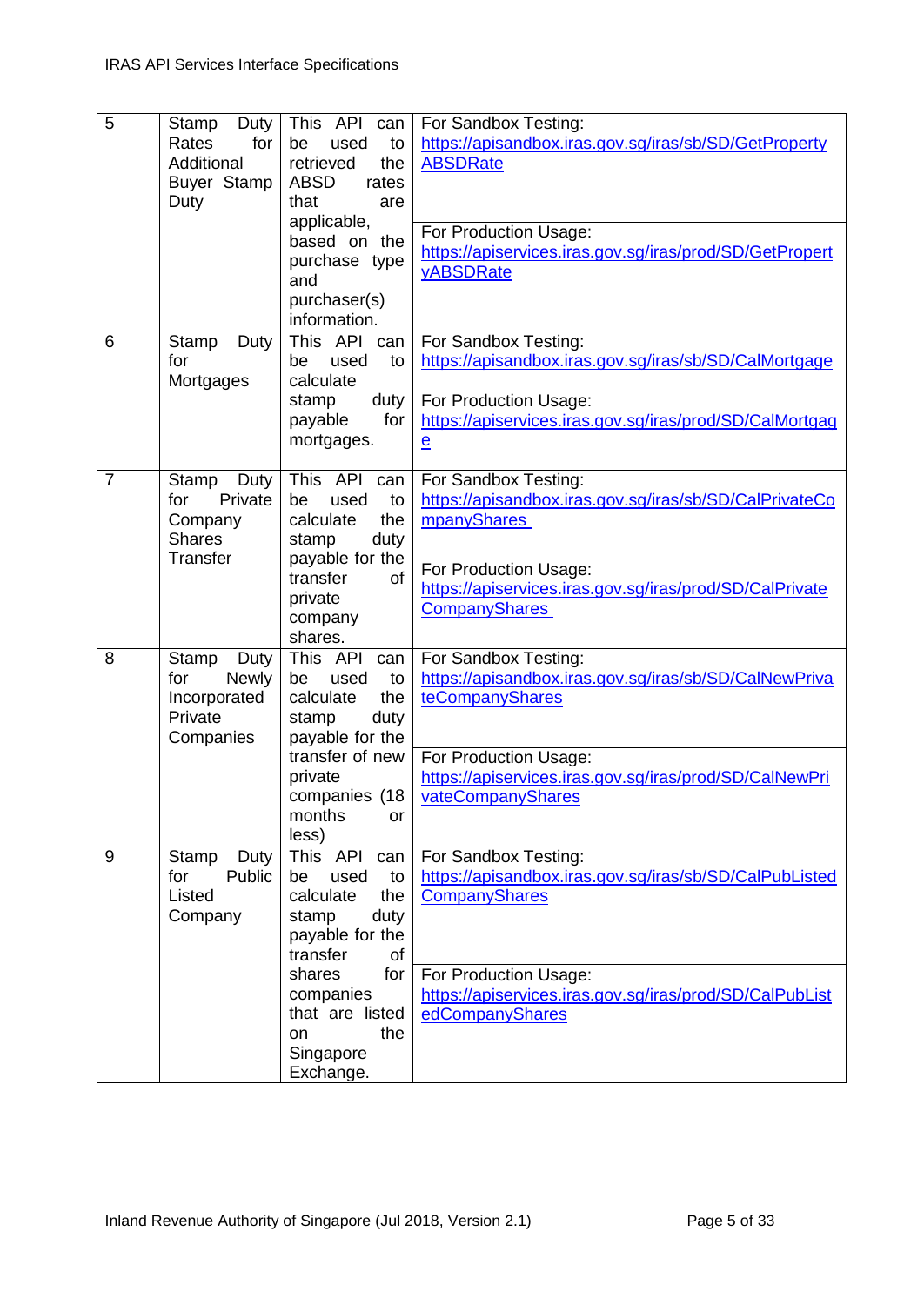#### <span id="page-5-0"></span>**3.1 General Information**

#### <span id="page-5-1"></span>**3.1.1 Production Usage**

Approval is NOT required to use the services.

Developers are encouraged to participate in the Sandbox Testing prior to use in Production.

The following parameters must be populated in the HTTP header:

| X-IBM-Client-        | String containing the client ID of the application invoking IRAS' API. This value |
|----------------------|-----------------------------------------------------------------------------------|
| Id                   | will be provided to the application vendor by IRAS.                               |
| <b>X-IBM-Client-</b> | String containing the client secret of the application invoking IRAS' API. This   |
| <b>Secret</b>        | value will be provided to the application vendor by IRAS.                         |

#### <span id="page-5-2"></span>**3.1.2 Common Interface Information**

- JSON is case sensitive by specifications.
- All date strings are to be represented in compliance to the **[ISO-8601](https://www.w3.org/TR/NOTE-datetime)** standard.
- All properties follow the camel-case convention.
- Unless stated as optional, all JSON object properties must be specified.
- Unless otherwise specified, all JSON services are invoked using HTTP verb POST

#### <span id="page-5-3"></span>**3.1.3 Common Request Payload**

All request payloads share the following common field:

<span id="page-5-4"></span>

| clientID | String | This has to match the client id that is passed in via the HTTP<br>headers |
|----------|--------|---------------------------------------------------------------------------|
|          |        |                                                                           |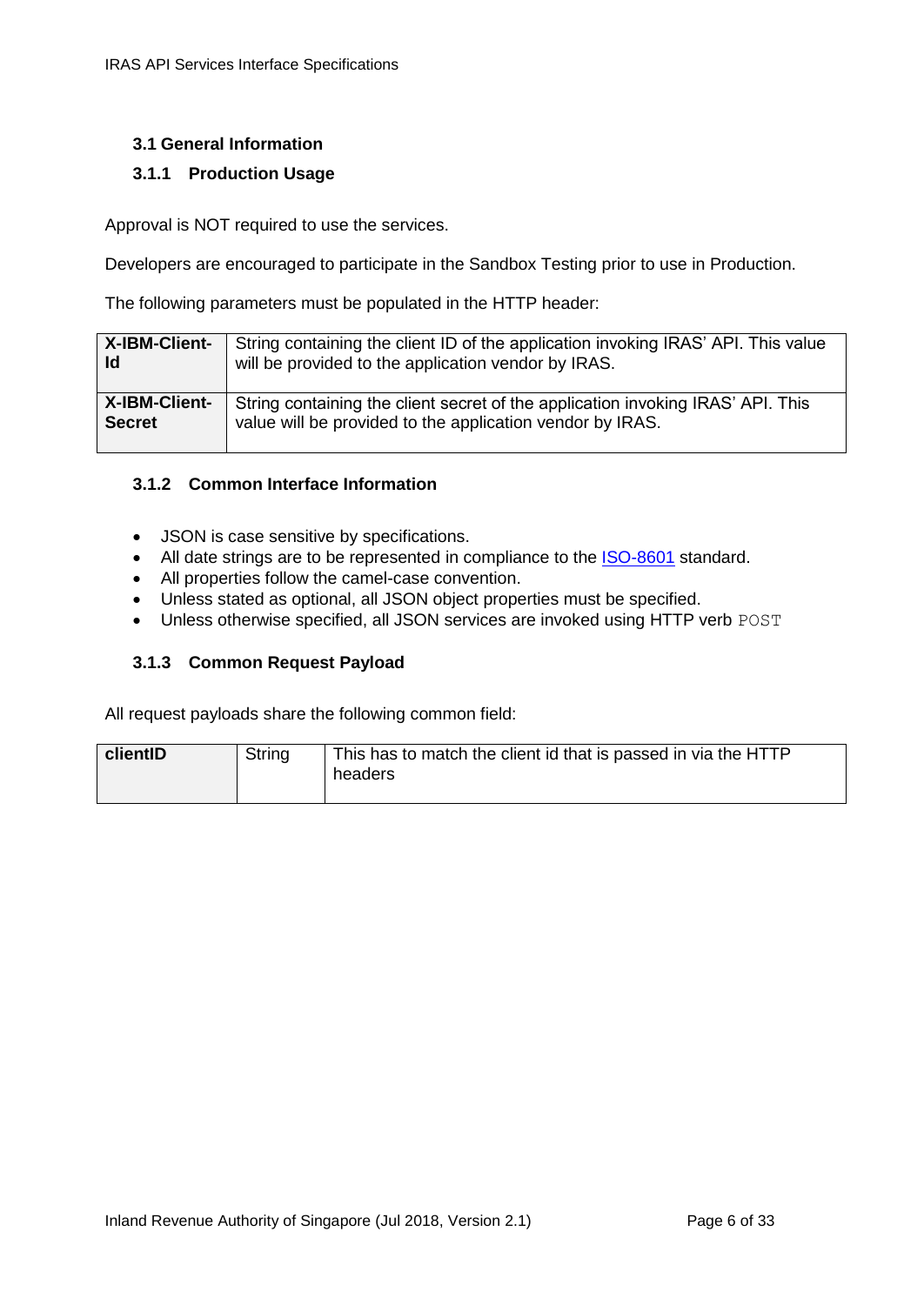#### <span id="page-6-0"></span>**3.1.4 Common Response Payload**

All response payloads share the following common fields:

| data                       | Object  | The data property will be populated differently based on                                                                                                                                                                                                                                                                |
|----------------------------|---------|-------------------------------------------------------------------------------------------------------------------------------------------------------------------------------------------------------------------------------------------------------------------------------------------------------------------------|
|                            |         | the API that is being invoked.                                                                                                                                                                                                                                                                                          |
| <b>returnCode</b>          | Integer | 10 : Success - The request was successfully processed<br>20: Warning - The request was successfully processed.<br>However, there are non-fatal issues. Please refer to the<br>"info" object for diagnostic information<br>30 : Failure – The request was not processed. Refer to<br>"info" object for error information |
| info                       | Object  | This complex object holds any diagnostic information that<br>will allow developers to debug their failed requests.                                                                                                                                                                                                      |
| info.message               | String  | Diagnostic message in the event of warning or error                                                                                                                                                                                                                                                                     |
| Info.messageCode           | Integer | Integer code signifying the type of error or warning.<br>850301 : Arguments error - There is an error with one of<br>the arguments provided<br>850302 : Generic error - There is an exception within the<br>service<br>850303 : Service is inactive<br>850304 : Service is not authorized for usage based on            |
|                            |         | the provided credentials                                                                                                                                                                                                                                                                                                |
| info.fieldInfoList         | Array   | An array for FieldInfo objects                                                                                                                                                                                                                                                                                          |
| info.fieldInfoList.field   | String  | Name of the field that resulted in a warning / error                                                                                                                                                                                                                                                                    |
| Info.fieldInfoList.message | String  | Diagnostic message provided to aid consumer's<br>developers                                                                                                                                                                                                                                                             |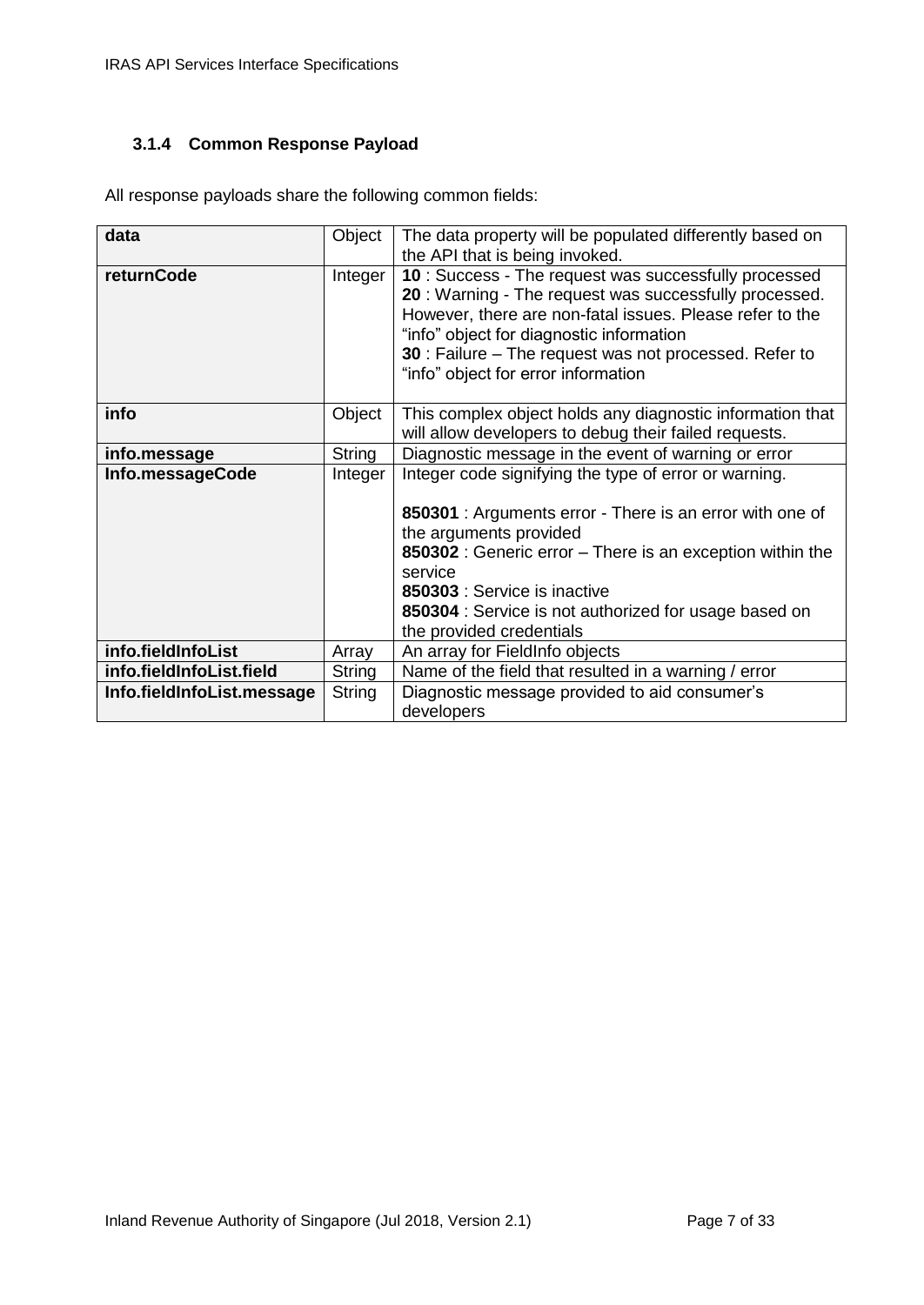#### <span id="page-7-0"></span>**3.2 Tenancy Stamp Duty Service**

# <span id="page-7-1"></span>**3.2.1 Request Payload**

| clientID                             |               | As per section 3.1.3                                                                  |
|--------------------------------------|---------------|---------------------------------------------------------------------------------------|
| premium                              | <b>Number</b> | The premium paid in addition to the                                                   |
|                                      |               | tenancy terms                                                                         |
|                                      |               |                                                                                       |
|                                      |               | For document Date $>= 20$ Feb 2018, this<br>will represent the residential component. |
| nonResiPremium                       | Number        | The premium paid in addition to the                                                   |
|                                      |               | tenancy terms                                                                         |
|                                      |               |                                                                                       |
|                                      |               | For document Date $>= 20$ Feb 2018, this                                              |
|                                      |               | will represent the non-residential                                                    |
| documentDate                         |               | component.                                                                            |
|                                      | String        | Date of the tenancy document, specified<br>in ISO-8601 format                         |
| terms                                | Array         | Array of tenancy agreement term                                                       |
|                                      |               | objects.                                                                              |
|                                      |               |                                                                                       |
|                                      |               | An agreement may consist of variable                                                  |
|                                      |               | rent terms and period, each represented                                               |
|                                      |               | by an instance of the term object.                                                    |
| terms.startDate                      | String        | Starting date of the tenancy term. ISO-<br>8601 string.                               |
| terms.endDate                        | String        | Ending date of the tenancy term. ISO-                                                 |
|                                      |               | 8601 string.                                                                          |
| terms.monthlyRent                    | Number        | Monthly rental amount                                                                 |
| terms.monthlyFurnitureFittings       | Number        | Monthly fee for furnishing and fittings                                               |
| terms.monthlyServiceMaintenance      | Number        | Monthly fee for S&M upkeep.                                                           |
| terms.monthlyAdvertisingAndPromotion | Number        | Monthly fee for advertising and                                                       |
|                                      |               | promotional activities                                                                |
| terms.otherMonthlyCharges            | Number        | Any other monthly fees that are not                                                   |
|                                      |               | covered by the other monthly categories                                               |

Sample JSON request payload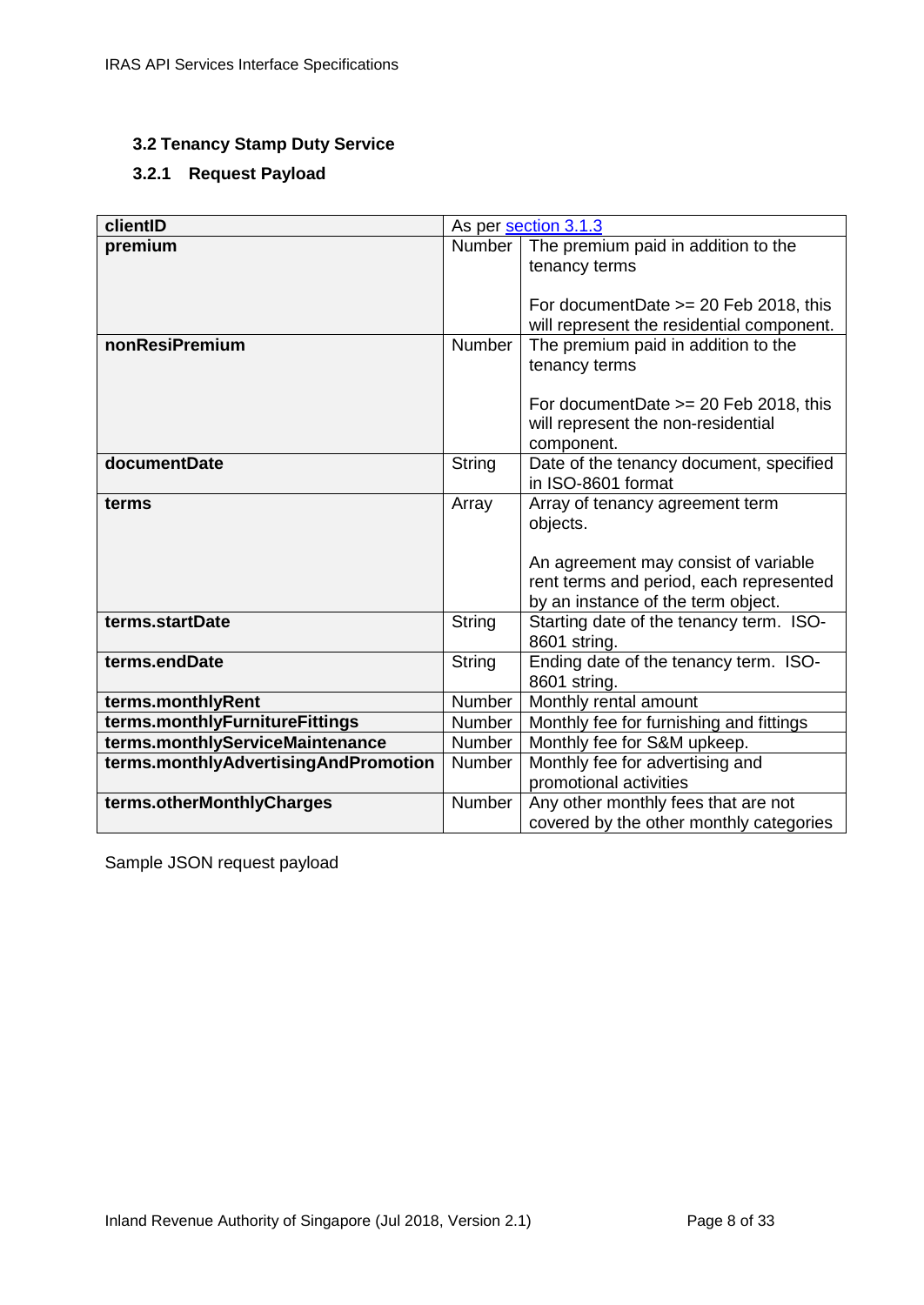```
{
   "terms": [
     {
       "startDate": "2016-01-01",
       "endDate": "2016-01-31",
       "monthlyRent": 43.33,
       "monthlyFurnitureFittings": 10,
       "monthlyServiceMaintenance": 10,
       "monthlyAdvertisingAndPromotion": 10,
       "otherMonthlyCharges": 10
     }
 \vert,
   "premium": 0,
   "nonResiPremium": 0,
   "documentDate": "2016-01-01",
   "clientID": "YOUR_CLIENT_ID"
}
```
### <span id="page-8-0"></span>**3.2.2 Response Payload**

| data                       | Object | The object payload containing the duty computation<br>breakdown                      |
|----------------------------|--------|--------------------------------------------------------------------------------------|
| data.stampDuty             | Number | The stamp duty payable.                                                              |
| data.AAR                   | Number | Annual Average rent computed from the terms. This is<br>used to determine stamp duty |
| data.dutiableAmont         | Number | The total value that is subjected to stamp duty rates                                |
| data.leaseDutyRate         | Number | The stamp duty rate that is applied                                                  |
| returnCode                 |        | As per section 3.1.4                                                                 |
| info                       |        |                                                                                      |
| info.message               |        |                                                                                      |
| Info.messageCode           |        |                                                                                      |
| info.fieldInfoList         |        |                                                                                      |
| info.fieldInfoList.field   |        |                                                                                      |
| Info.fieldInfoList.message |        |                                                                                      |

Sample success JSON response payload

```
{
   "returnCode": 10,
   "data": {
    "AAR": 999.96,
     "dutiableAmount": 0,
     "dutyOnPremium": 0,
     "leaseDutyRate": 0.004,
     "stampDuty": 0
   },
   "info": {
    "fieldInfoList": []
   }
}
```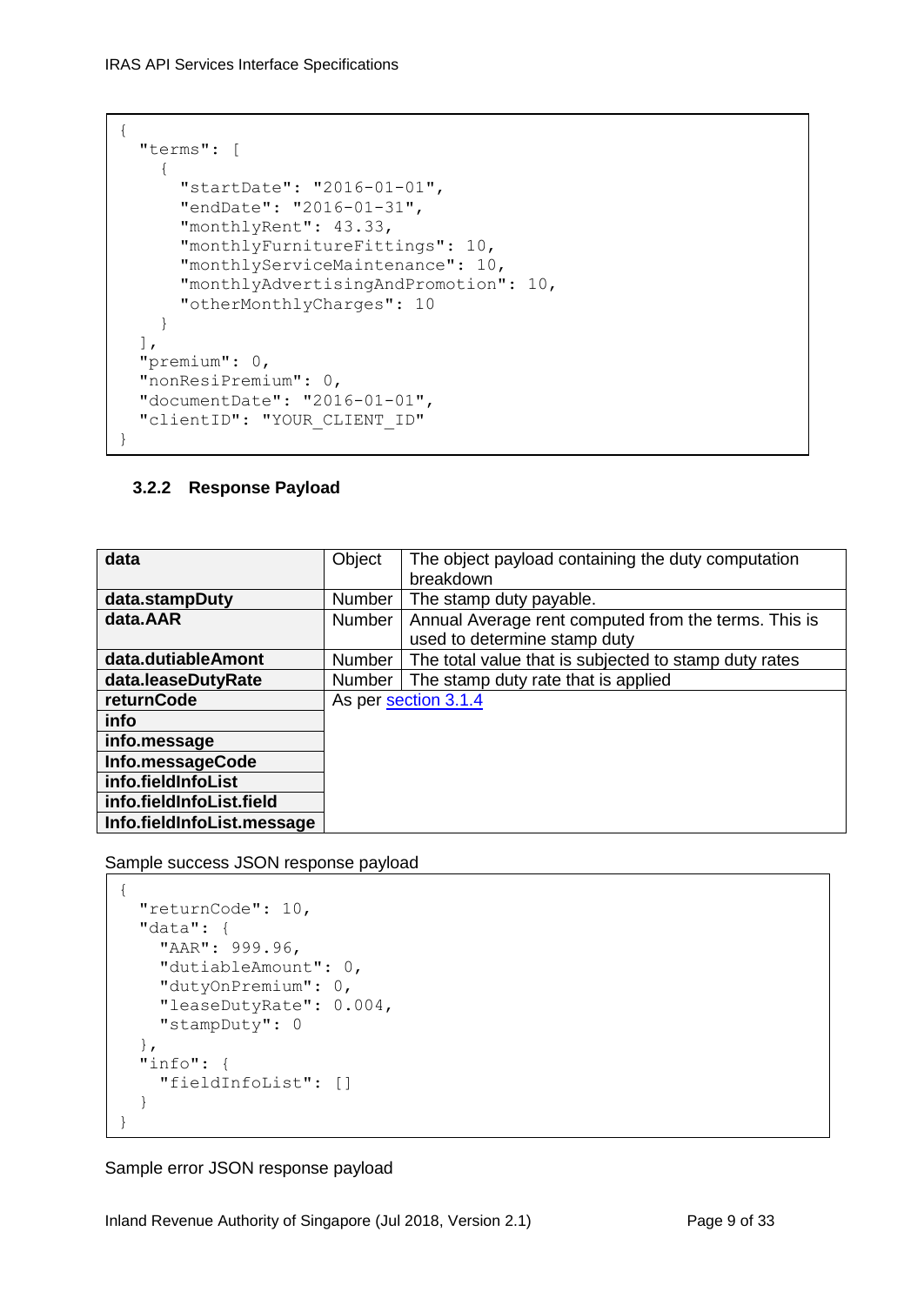```
{
  "returnCode": 30,
  "info": {
    "messageCode": 850301,
"message": "Arguments Error",
 "fieldInfoList": [
      {
         "field": "terms",
         "message": "Tenancy Term no : 1's startDate are not 
specified"
     }
    ]
  }
}
```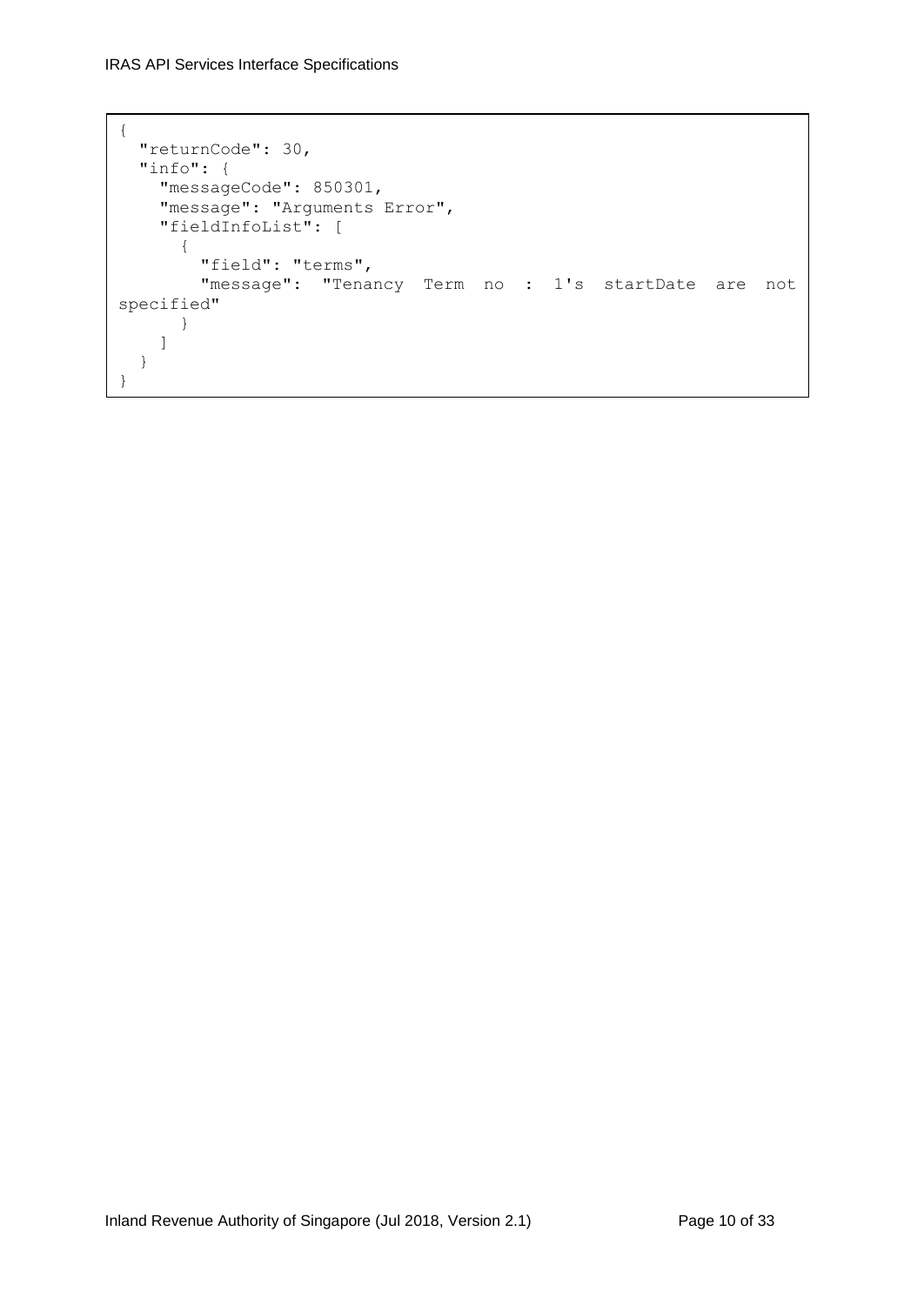#### <span id="page-10-0"></span>**3.3 Property Buyer Stamp Duty Service**

#### <span id="page-10-1"></span>**3.3.1 Request Payload**

| clientID     |               | As per section 3.1.3                                                                      |
|--------------|---------------|-------------------------------------------------------------------------------------------|
| value        | Number        | The purchase price or market value of the property,<br>whichever is higher.               |
|              |               | For document Date $>= 20$ Feb 2018, this will represent<br>the residential component.     |
| nonResiValue | Number        | The purchase price or market value of the property,<br>whichever is higher.               |
|              |               | For document Date $>= 20$ Feb 2018, this will represent<br>the non-residential component. |
| documentDate | <b>String</b> | Date of the purchase document, specified in ISO-8601<br>format                            |

Sample JSON request payload

```
{
  "clientID": "YOUR_CLIENT_ID",
  "value": 100000,
  "nonResiValue": 100000,
  "documentDate": "2014-02-22"
}
```
#### <span id="page-10-2"></span>**3.3.2 Response Payload**

| data                       | Number   The stamp duty payable |
|----------------------------|---------------------------------|
| returnCode                 | As per section 3.1.4            |
| info                       |                                 |
| info.message               |                                 |
| Info.messageCode           |                                 |
| info.fieldInfoList         |                                 |
| info.fieldInfoList.field   |                                 |
| Info.fieldInfoList.message |                                 |

Sample success JSON response payload

```
{
   "returnCode": 10,
   "info": {
     "fieldInfoList": []
  },
   "data": 1000
}
```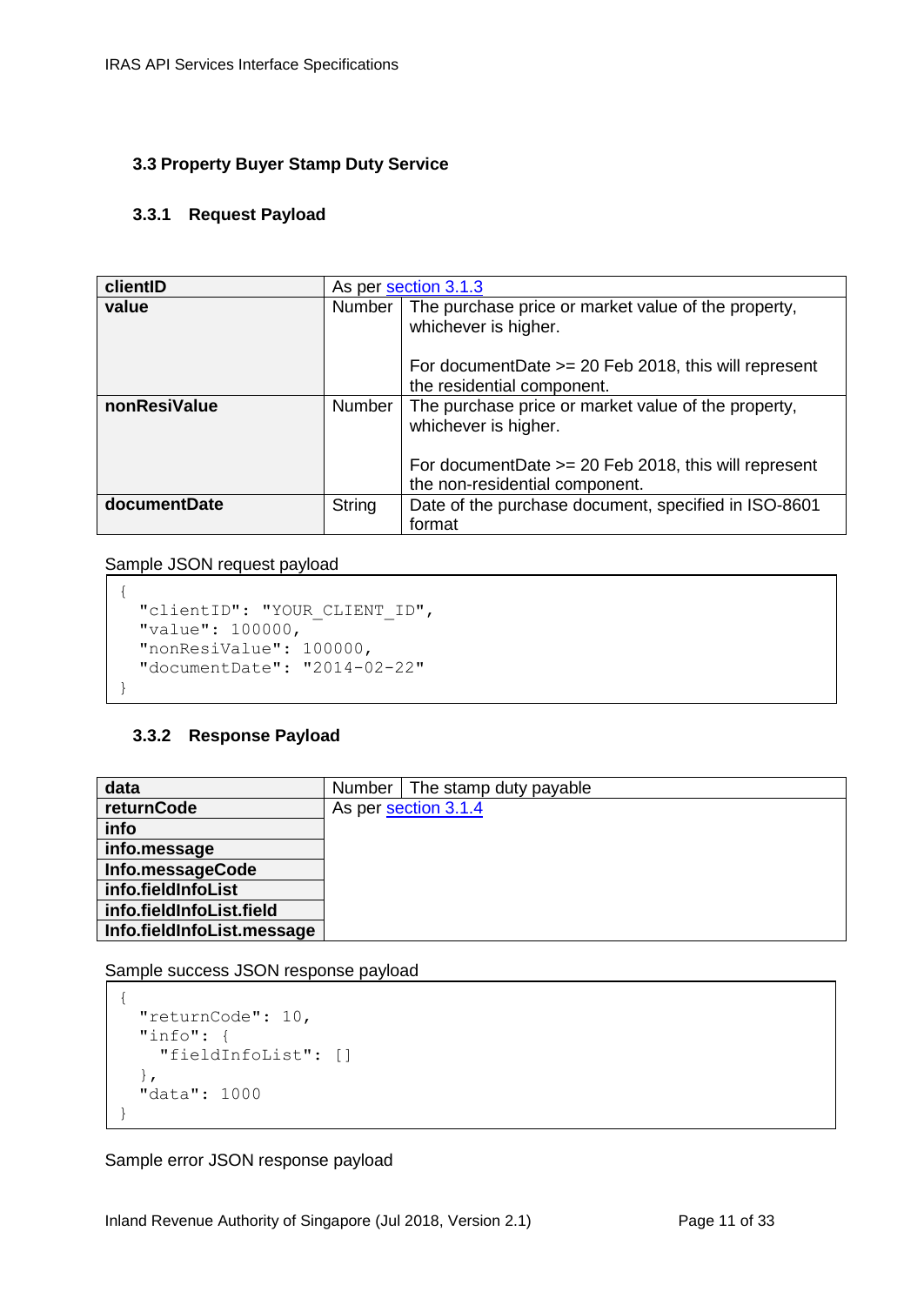```
{
   "returnCode": 30,
   "info": {
     "fieldInfoList": [
       {
         "field": "value",
         "message": "Property value is negative"
       }
     ],
     "message": "Arguments Error",
     "messageCode": 850301
   }
}
```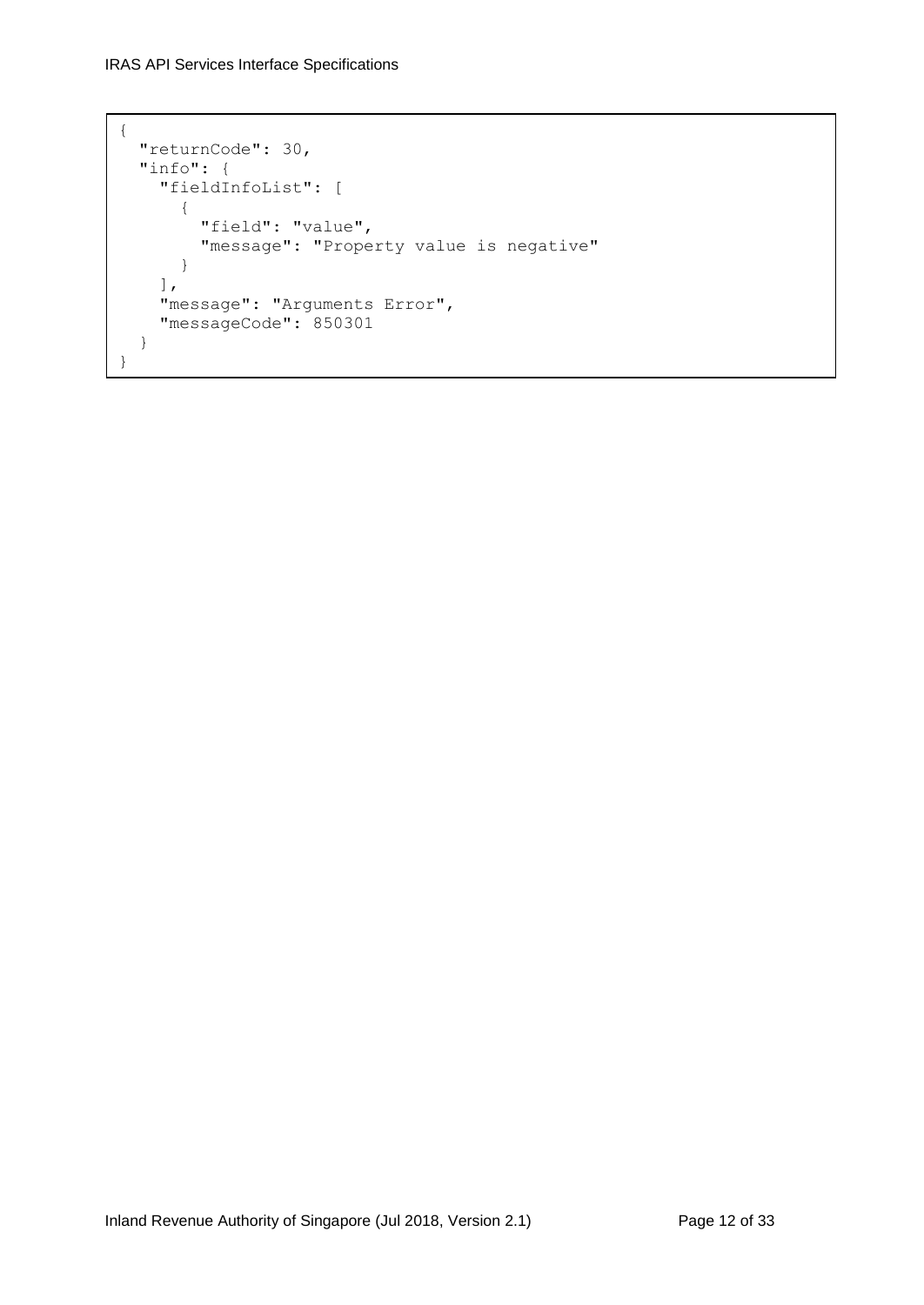#### <span id="page-12-0"></span>**3.4 Seller Stamp Duty (Industrial Properties) Service**

#### <span id="page-12-1"></span>**3.4.1 Request Payload**

| clientID        | As per section 3.1.3 |                                                            |  |
|-----------------|----------------------|------------------------------------------------------------|--|
| value           |                      | Number   The sale price or market value of the property,   |  |
|                 |                      | whichever is higher.                                       |  |
| acquisitionDate | String               | Date of acquisition of the property, specified in ISO-8601 |  |
|                 |                      | format                                                     |  |
| disposalDate    | Streing              | Date of disposal of the property, specified in ISO-8601    |  |
|                 |                      | format                                                     |  |

Sample JSON request payload

```
{
 "value": 2000000,
  "acquisitionDate": "2016-01-01",
  "disposalDate": "2016-06-30",
  "clientID": "YOUR_CLIENT_ID"
}
```
#### <span id="page-12-2"></span>**3.4.2 Response Payload**

| data                       | Object        | Breakdown of the stamp duty computation information    |
|----------------------------|---------------|--------------------------------------------------------|
| data.stampDuty             | <b>Number</b> | Stamp Duty payable                                     |
| data.holdingPeriod         | <b>Number</b> | Number of years for which the property was held before |
|                            |               | disposal                                               |
| data.dutyRate              | Number        | The tax rate that is applied to the property value.    |
| returnCode                 |               | As per section 3.1.4                                   |
| info                       |               |                                                        |
| info.message               |               |                                                        |
| Info.messageCode           |               |                                                        |
| info.fieldInfoList         |               |                                                        |
| info.fieldInfoList.field   |               |                                                        |
| Info.fieldInfoList.message |               |                                                        |

Sample success JSON response payload

```
{
   "returnCode": 10,
   "info": {
     "fieldInfoList": []
   },
   "data": {
     "dutyRate": 0.15,
     "holdingPeriod": 0.5,
     "stampDuty": 300000
   }
}
```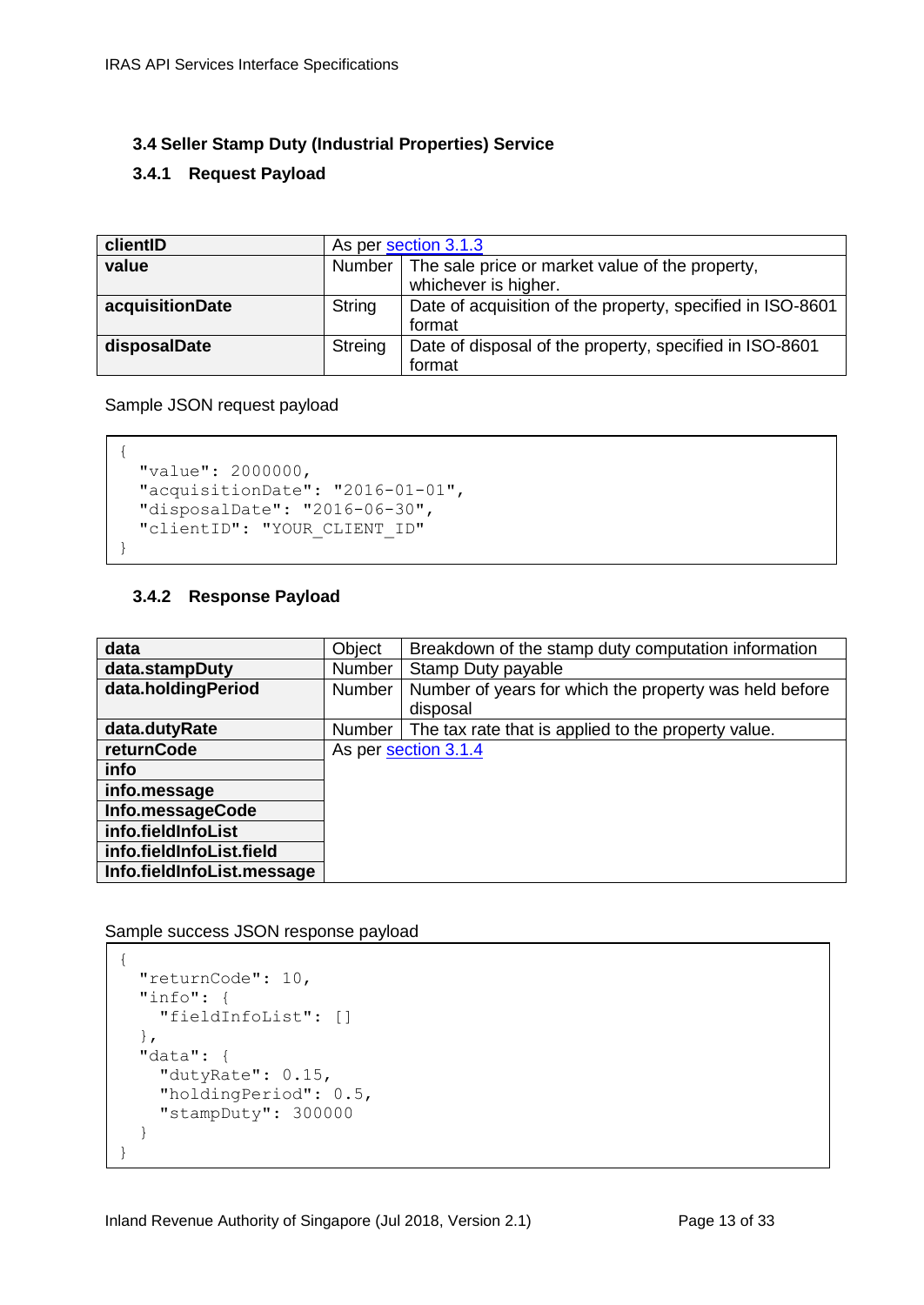```
{
   "returnCode": 30,
   "info": {
     "fieldInfoList": [
       {
         "field": "acquisitionDate",
         "message": "acquisitionDate is not specified"
       }
     ],
     "messageCode": 850301,
     "message": "Arguments Error"
   }
}
```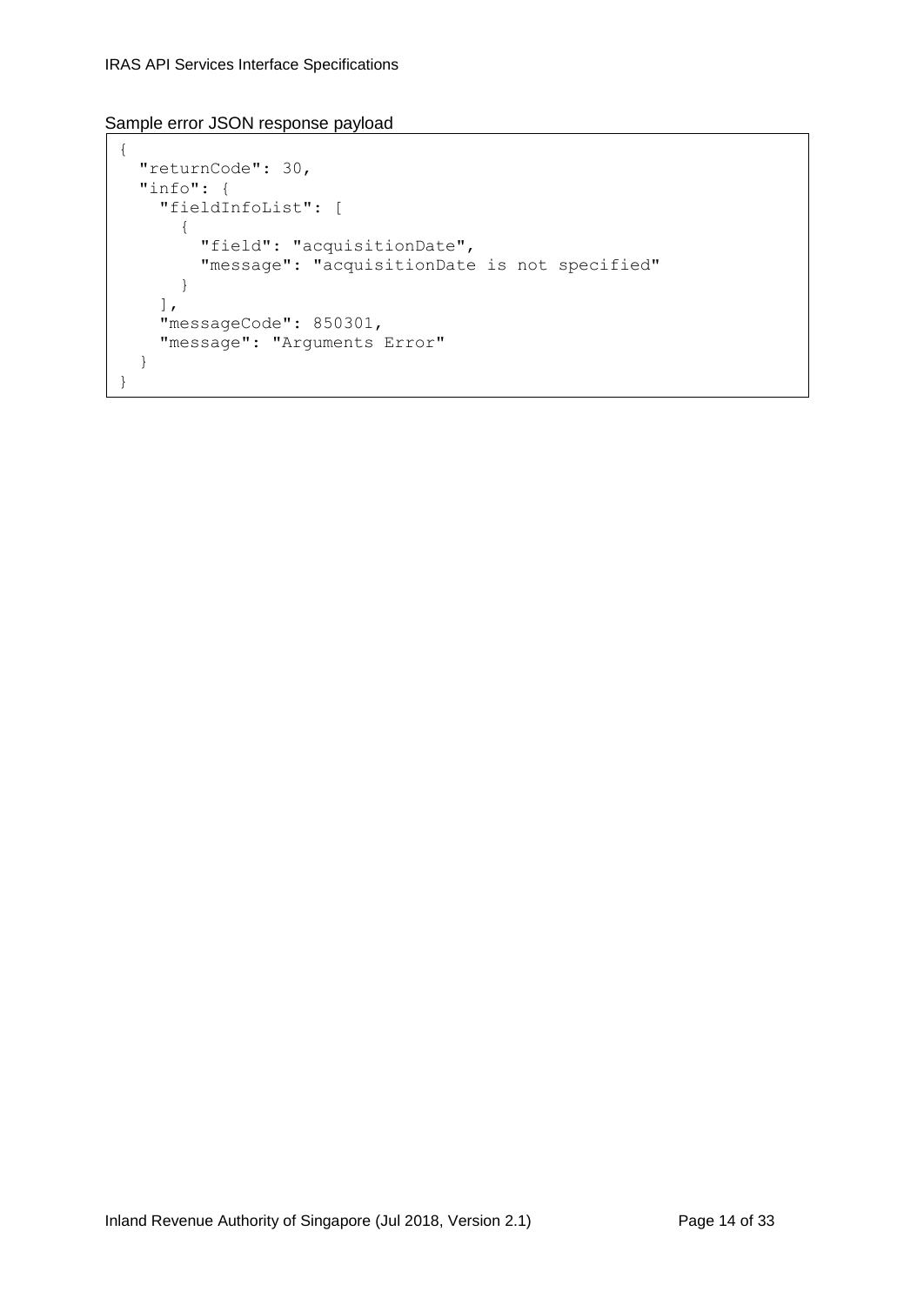#### <span id="page-14-0"></span>**3.5 Seller Stamp Duty (Residential Properties) Service**

#### <span id="page-14-1"></span>**3.5.1 Request Payload**

| clientID        | As per section 3.1.3                                                 |                                                         |
|-----------------|----------------------------------------------------------------------|---------------------------------------------------------|
| value           | Number   The sale price or market value of the property,             |                                                         |
|                 |                                                                      | whichever is higher.                                    |
| acquisitionDate | String<br>Date of acquisition of the property, specified in ISO-8601 |                                                         |
|                 |                                                                      | format                                                  |
| disposalDate    | String                                                               | Date of disposal of the property, specified in ISO-8601 |
|                 |                                                                      | format                                                  |

Sample JSON request payload

```
{
 "value": 1000000,
  "acquisitionDate": "2016-01-01",
  "disposalDate": "2016-06-30",
  "clientID": "YOUR_CLIENT_ID"
}
```
#### <span id="page-14-2"></span>**3.5.2 Response Payload**

| data                       | Object        | Breakdown of the stamp duty computation information    |
|----------------------------|---------------|--------------------------------------------------------|
| data.stampDuty             | <b>Number</b> | Stamp Duty payable                                     |
| data.holdingPeriod         | Number        | Number of years for which the property was held before |
|                            |               | disposal                                               |
| data.dutyRate              | Number        | The tax rate that is applied to the property value.    |
| returnCode                 |               | As per section 3.1.4                                   |
| info                       |               |                                                        |
| info.message               |               |                                                        |
| Info.messageCode           |               |                                                        |
| info.fieldInfoList         |               |                                                        |
| info.fieldInfoList.field   |               |                                                        |
| Info.fieldInfoList.message |               |                                                        |

Sample success JSON response payload

```
{
   "returnCode": 10,
   "data": {
    "dutyRate": 0.16,
     "holdingPeriod": 0.5,
    "stampDuty": 160000
  },
   "info": {
    "fieldInfoList": []
   }
}
```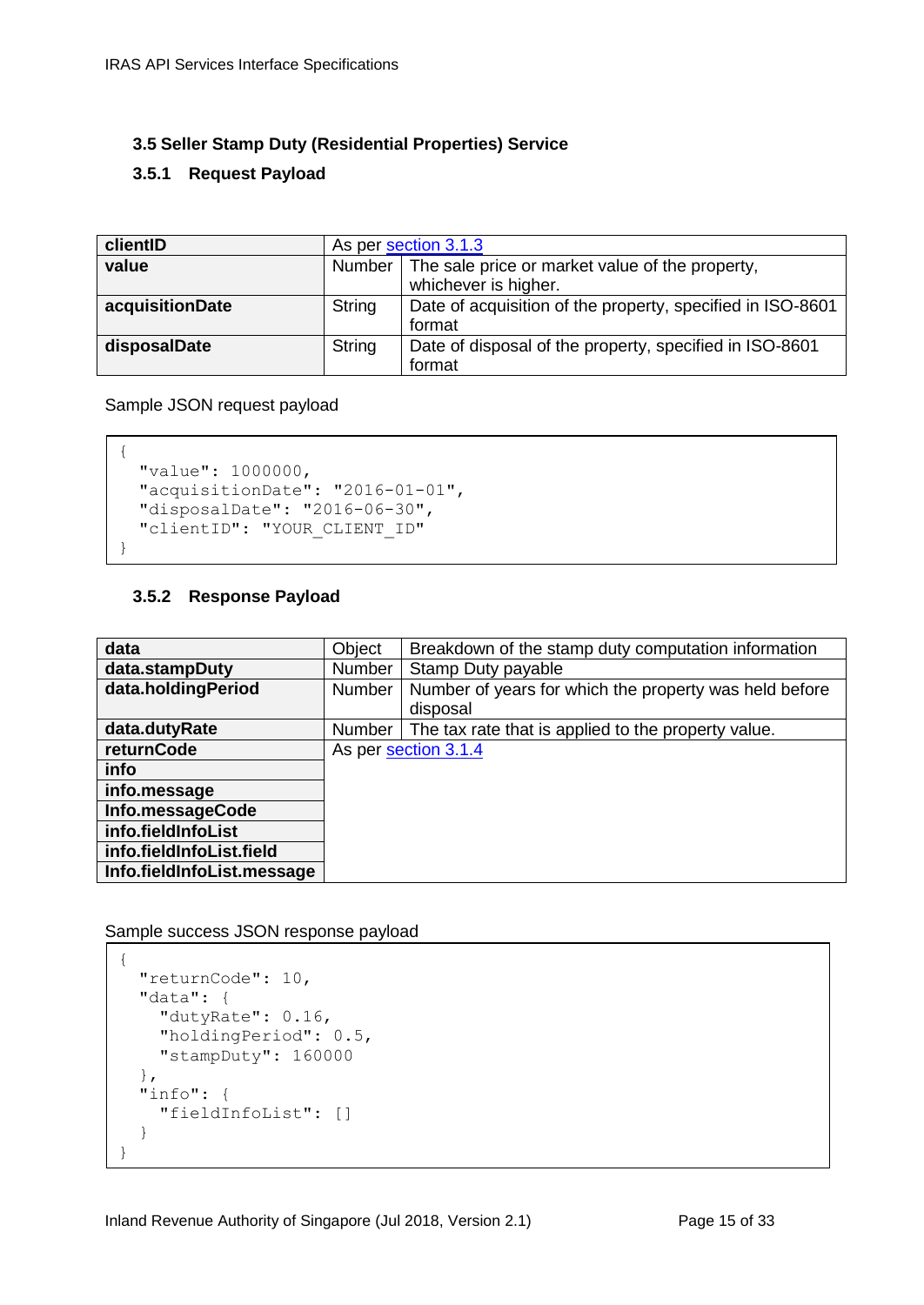```
{
   "returnCode": 30,
   "info": {
     "fieldInfoList": [
       {
         "field": "value",
         "message": "value is not specified"
       }
     ],
     "message": "Arguments Error",
     "messageCode": 850301
   }
}
```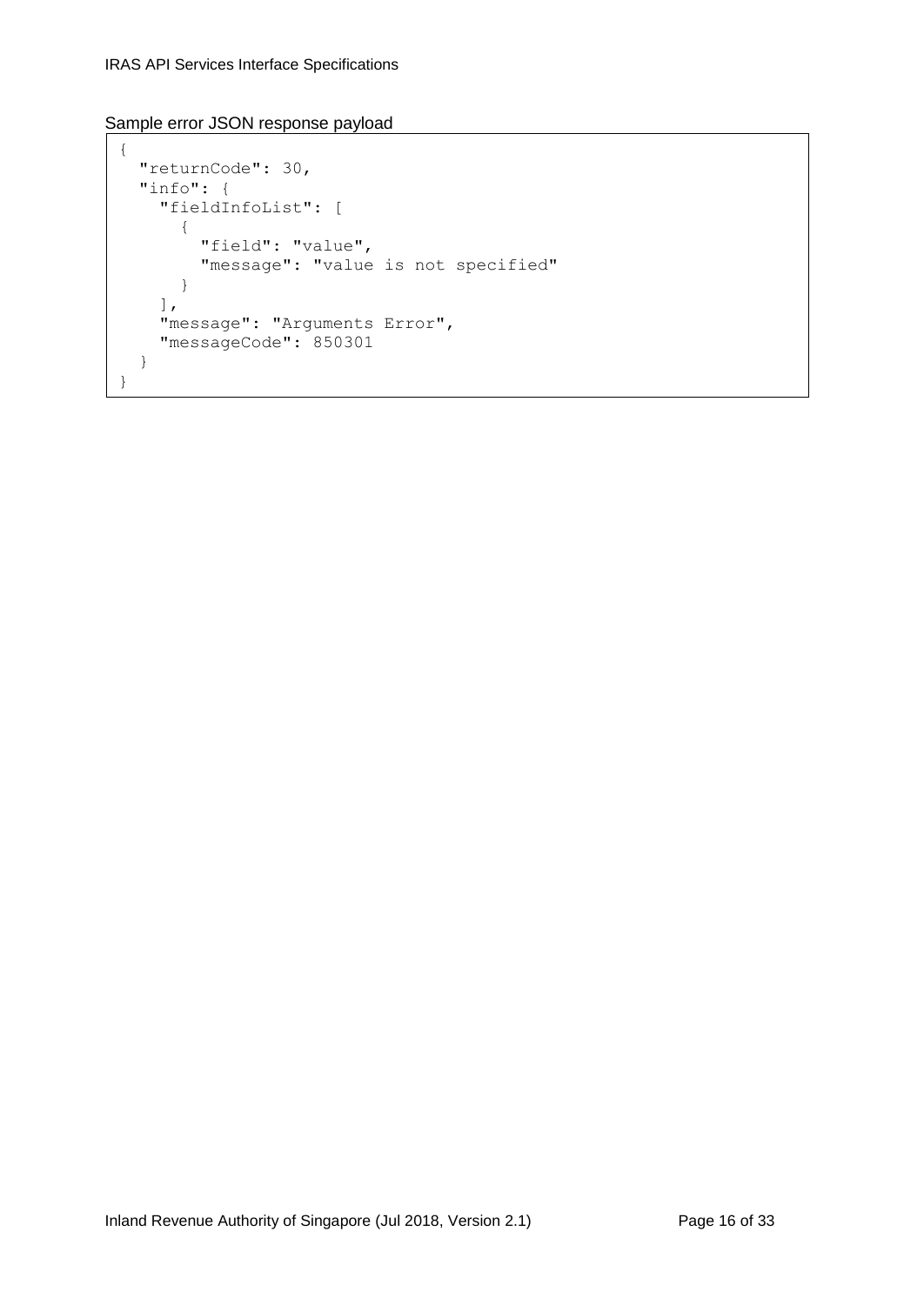#### <span id="page-16-0"></span>**3.6 Additional Buyer Stamp Duty Rate Service**

#### <span id="page-16-1"></span>**3.6.1 Request Payload**

| clientID                     |         | As per section 3.1.3                                                                                  |
|------------------------------|---------|-------------------------------------------------------------------------------------------------------|
| buyers                       | Array   | Array of Buyer objects to specify buyer information.                                                  |
| buyers.nationality           | String  | Nationality to be specified as <b>ISO-3166-1</b> alpha-2<br>codes. Eg "SG", "US", "CN", "MY", or etc. |
|                              |         | <b>OR</b>                                                                                             |
|                              |         | "SG-PR" for Singaporean PR<br>"NA-DEV" for Housing Developers                                         |
|                              |         | "NA-ENT" for all other non-persons entity e.g.                                                        |
|                              |         | businesses                                                                                            |
|                              |         | Any other values are deemed invalid.                                                                  |
| buyers.existingPropertyCount | Integer | Number of properties own prior to the purchase in<br>question.                                        |
| purchaseType                 | Integer | Code                                                                                                  |
|                              |         | 1: Sole Ownership Purchase<br>2: Co-ownership (Married Couple)<br>3: Co-ownership (Others)            |
|                              |         | Any other values are deemed invalid.                                                                  |
| documentDate                 | String  | Date of stamped document, specified in ISO-8601<br>format.                                            |

Sample JSON request payload

```
{
   "clientID": "YOUR_CLIENT_ID",
   "buyers": [
     {
       "nationality": "SG",
       "existingPropertyCount": 0
     }
  \frac{1}{\sqrt{2}} "purchaseType": 1,
   "documentDate": "2015-01-01"
}"
```
#### <span id="page-16-2"></span>**3.6.2 Response Payload**

| data                     | Number   ABSD rate   |  |  |
|--------------------------|----------------------|--|--|
| returnCode               | As per section 3.1.4 |  |  |
| info                     |                      |  |  |
| info.message             |                      |  |  |
| Info.messageCode         |                      |  |  |
| info.fieldInfoList       |                      |  |  |
| info.fieldInfoList.field |                      |  |  |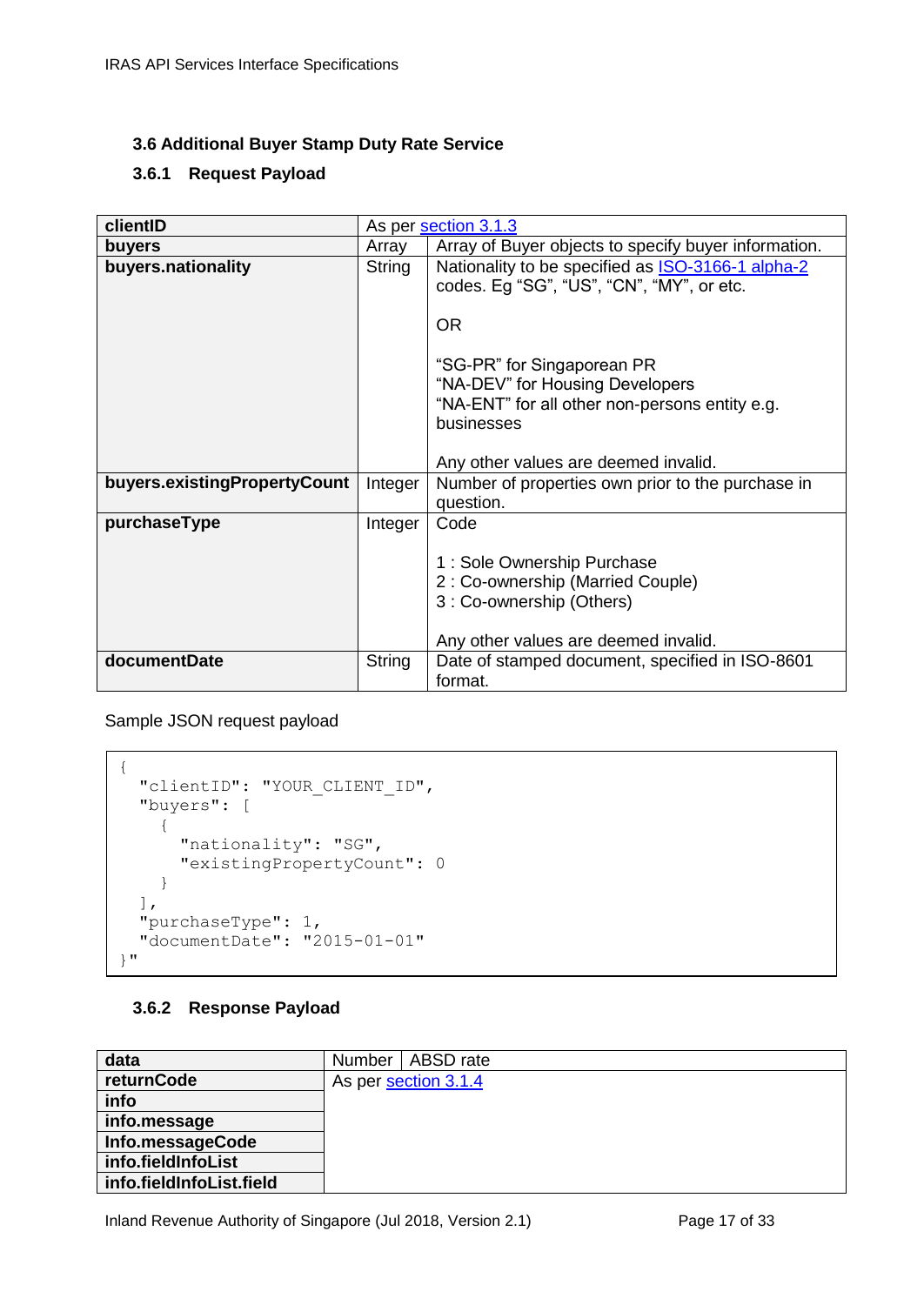#### **Info.fieldInfoList.message**

Sample success JSON response payload

```
{
   "returnCode": 10,
   "data": 0,
   "info": {
     "fieldInfoList": []
   }
}
```

```
{
   "returnCode": 30,
   "info": {
     "fieldInfoList": [
       {
         "field": "buyers",
         "messasge": "Property count of buyer 1 is not specified"
       }
     ],
     "message": "Arguments Error",
     "messageCode": 850301
   }
}
```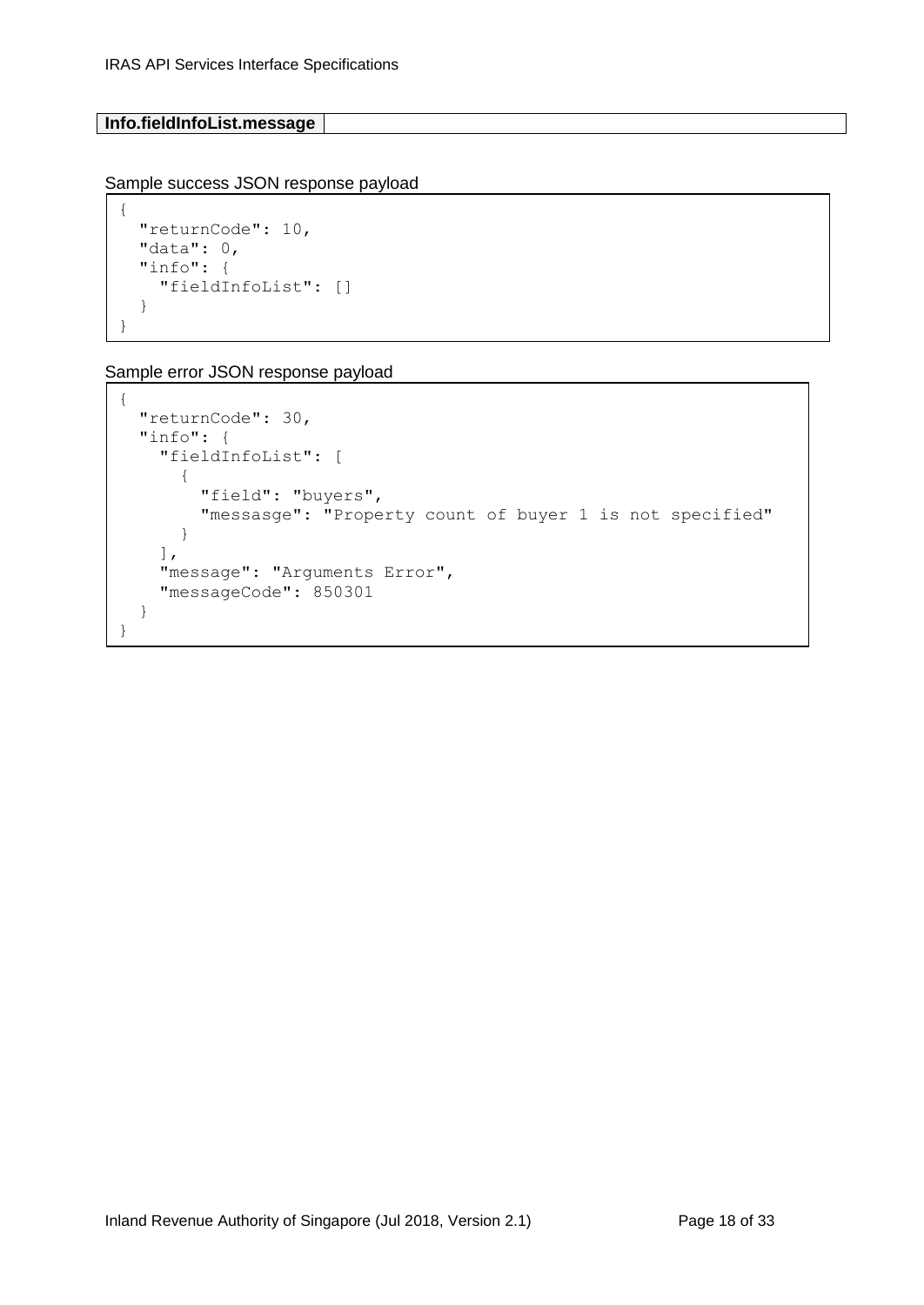#### <span id="page-18-0"></span>**3.7 Mortgage Stamp Duty Service**

#### <span id="page-18-1"></span>**3.7.1 Request Payload**

| clientID       | As per section 3.1.3      |                                                            |  |
|----------------|---------------------------|------------------------------------------------------------|--|
| mortgageAmount | Number   Mortgage amount. |                                                            |  |
| documentDate   | String                    | Date of stamped document, specified in ISO-8601<br>format. |  |

Sample JSON request payload

```
{
  "mortgageAmount": 1000000,
  "documentDate": "2016-02-01",
  "clientID": "YOUR_CLIENT_ID"
}
```
# <span id="page-18-2"></span>**3.7.2 Response Payload**

| data                       | Mortgage Stamp Duty<br>Number |
|----------------------------|-------------------------------|
| returnCode                 | As per section 3.1.4          |
| info                       |                               |
| info.message               |                               |
| Info.messageCode           |                               |
| info.fieldInfoList         |                               |
| info.fieldInfoList.field   |                               |
| Info.fieldInfoList.message |                               |

Sample success JSON response payload

```
{
   "returnCode": 10,
   "info": {
    "fieldInfoList": []
  },
   "data": 500
}
```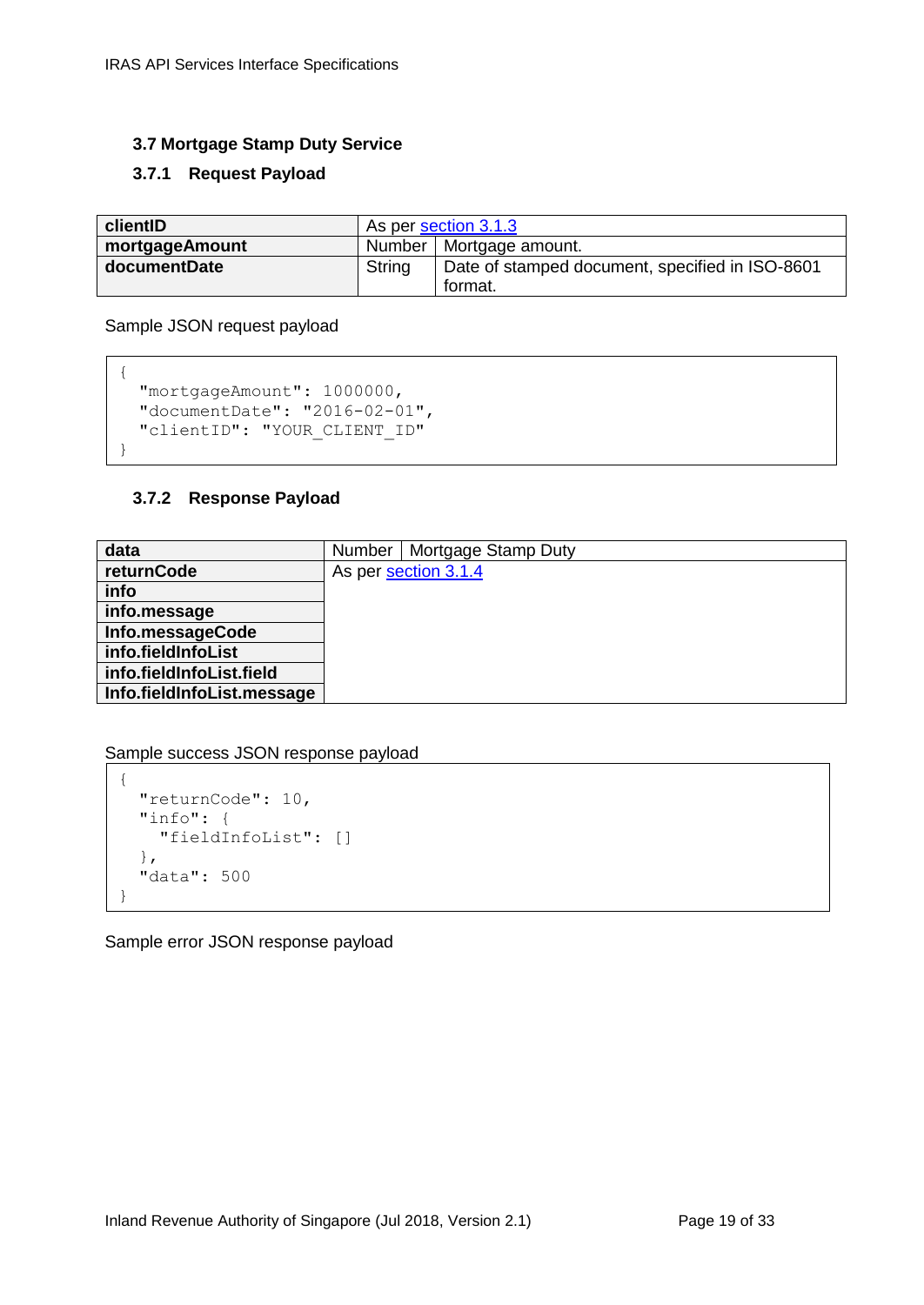```
{
   "returnCode": 30,
   "info": {
     "fieldInfoList": [
       {
         "field": "documentDate",
         "message": "documentDate is not specified"
       }
     ],
     "message": "Arguments Error",
     "messageCode": 850301
   }
}
```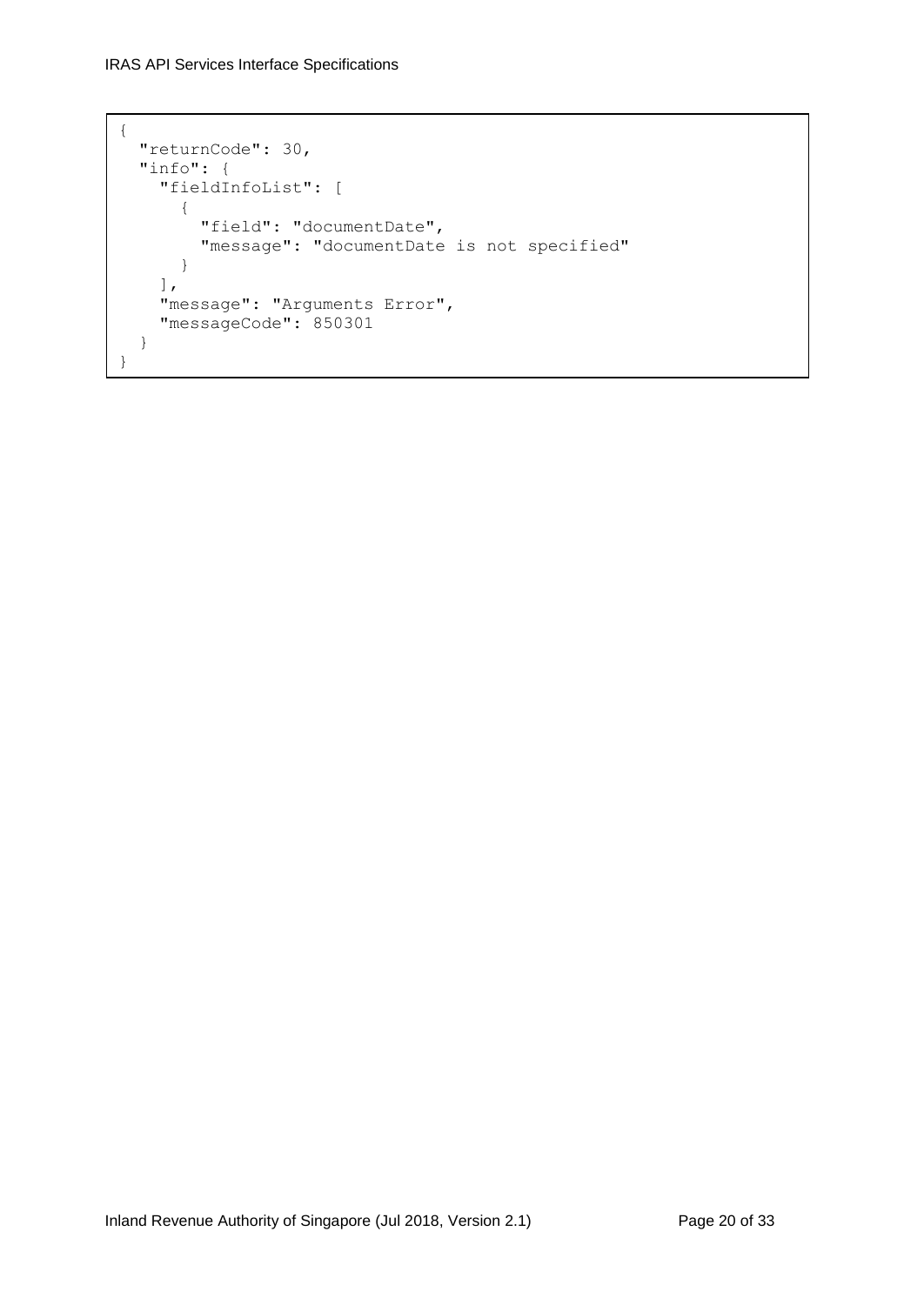#### <span id="page-20-0"></span>**3.8 Private Company Share Stamp Duty Service**

#### <span id="page-20-1"></span>**3.8.1 Request Payload**

| clientID                     | As per section 3.1.3 |                                                   |  |
|------------------------------|----------------------|---------------------------------------------------|--|
| ordinaryShares               | Object               | Object representing the number and value of       |  |
|                              |                      | ordinary shares being transferred.                |  |
| ordinaryShares.              | Number               | Number of shares being transferred                |  |
| sharesTransferred            |                      |                                                   |  |
| ordinaryShares.NAVPerShare   | <b>Number</b>        | Net Asset Value per ordinary share                |  |
| preferenceShares             | Object               | Object representing the number and value of       |  |
|                              |                      | preference shares being transferred.              |  |
| preferenceShares.            | <b>Number</b>        | Number of shares being transferred                |  |
| sharesTransferred            |                      |                                                   |  |
| preferenceShares.NAVPerShare | <b>Number</b>        | Net Asset Value per preference share              |  |
| consideration                | <b>Number</b>        | Value of any other considerations involved in the |  |
|                              |                      | transaction.                                      |  |
| transferenceDate             | <b>String</b>        | Date of transfer, specified in ISO-8601 format.   |  |

Sample JSON request payload

```
 "clientID": "YOUR_CLIENT_ID",
  "ordinaryShares": {
    "sharesTransferred": 1000,
    "NAVPerShare": 1.5
  },
  "preferenceShares": {
    "sharesTransferred": 0,
    "NAVPerShare": 0
  },
  "consideration": 500,
  "transferenceDate": "2016-11-14"
}
```
#### <span id="page-20-2"></span>**3.8.2 Response Payload**

| data                       | Object | Object representing breakdown of stamp duty      |
|----------------------------|--------|--------------------------------------------------|
| data.stampDuty             | Number | <b>Stamp Duty Payable</b>                        |
| data.dutiableAmount        | Number | The amount that is subjected to Stamp Duty       |
| data.dutyRate              | Number | The rate that was applied to the dutiable amount |
| returnCode                 |        | As per section 3.1.4                             |
| info                       |        |                                                  |
| info.message               |        |                                                  |
| Info.messageCode           |        |                                                  |
| info.fieldInfoList         |        |                                                  |
| info.fieldInfoList.field   |        |                                                  |
| Info.fieldInfoList.message |        |                                                  |

Sample success JSON response payload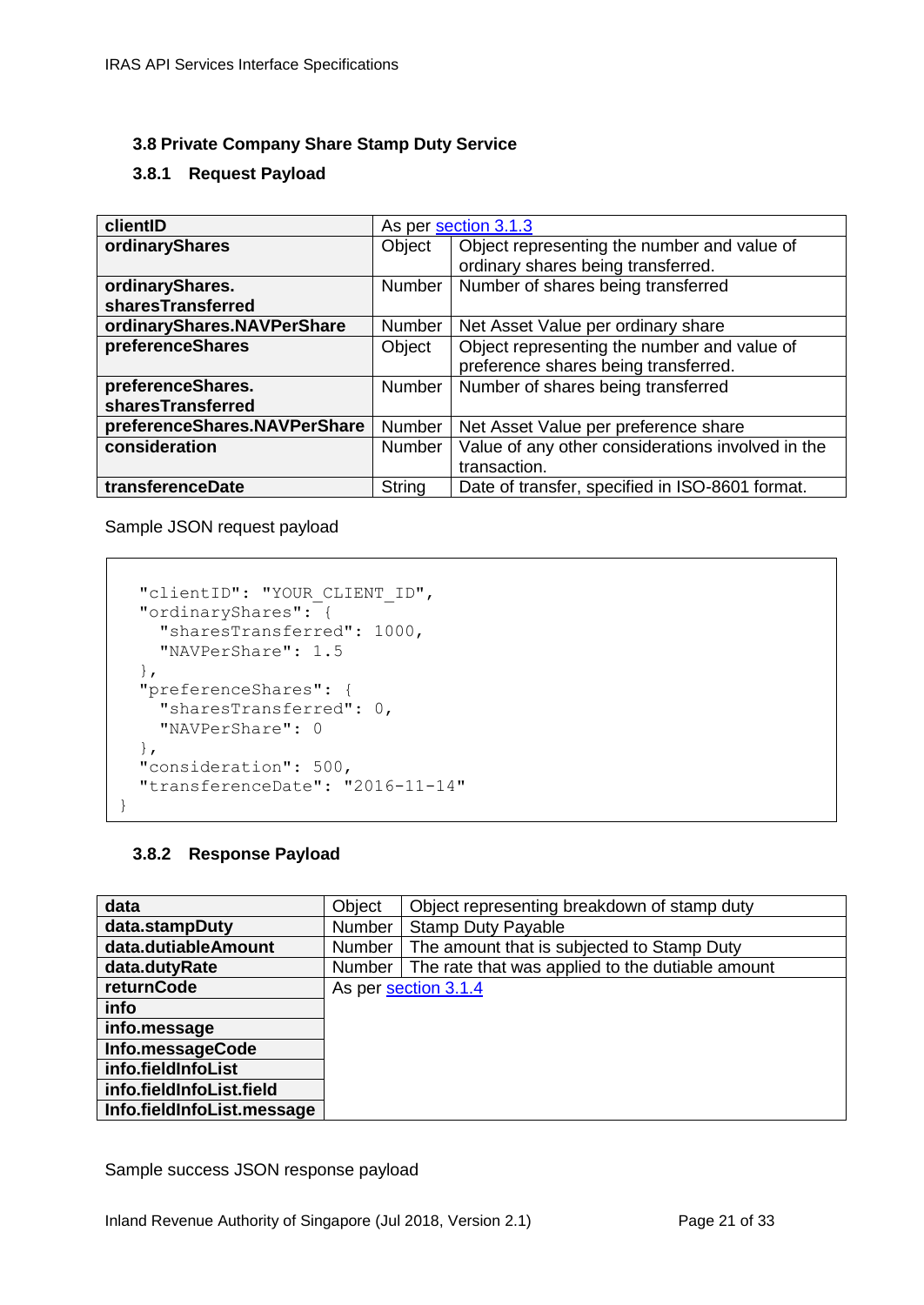```
{
  "returnCode": 10,
  "data": {
    "dutiableAmount": 1500,
    "dutyRate": 0.002,
    "stampDuty": 3
  },
   "info": {
     "fieldInfoList": []
   }
}
```

```
{
   "returnCode": 30,
   "data": {},
   "info": {
     "message": "Arguments Error",
     "messageCode": 850301,
     "fieldInfoList": [
       {
         "field": "preferenceShares",
         "message": "NAV per share not specified"
       }
     ]
   }
}
```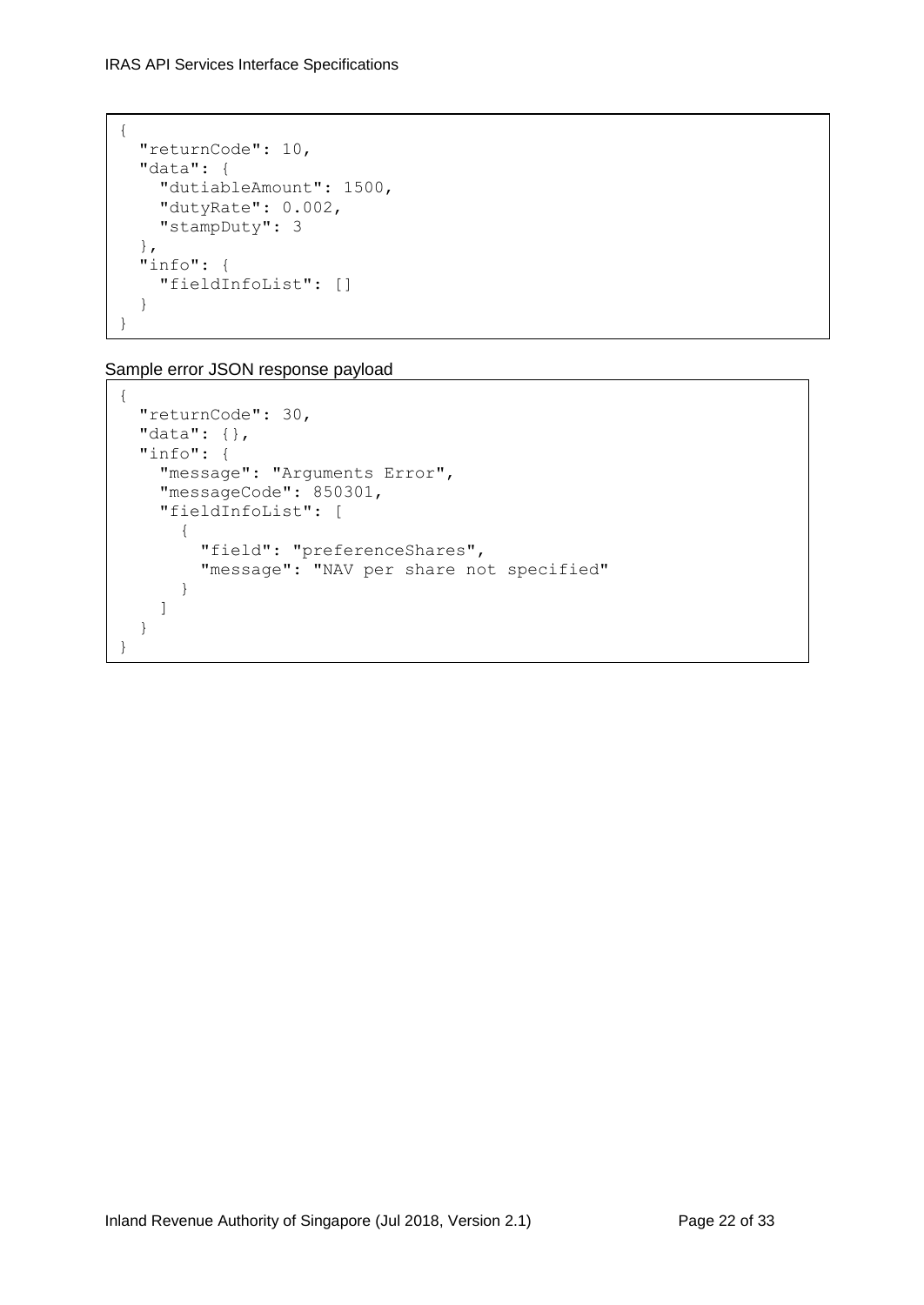#### <span id="page-22-0"></span>**3.9 Newly Incorporated Private Company Share Stamp Duty Service**

#### <span id="page-22-1"></span>**3.9.1 Request Payload**

| clientID                  | As per section 3.1.3                                       |                                                 |  |  |
|---------------------------|------------------------------------------------------------|-------------------------------------------------|--|--|
| numberOfSharesTransferred |                                                            | Number   Number of shares being transferred     |  |  |
| allotmentPrice            |                                                            | Number   Allotment Price of the shares          |  |  |
| consideration             | Number   Value of any other considerations involved in the |                                                 |  |  |
|                           |                                                            | transaction.                                    |  |  |
| transferenceDate          | String                                                     | Date of transfer, specified in ISO-8601 format. |  |  |

Sample JSON request payload

```
{
 "clientID": "YOUR CLIENT ID",
  "numberOfSharesTransferred": 10000,
  "allotmentPrice": 5,
  "consideration": 40000,
  "transferenceDate": "2016-11-14"
}
```
#### <span id="page-22-2"></span>**3.9.2 Response Payload**

| data<br>Object representing breakdown of stamp duty<br>data.stampDuty<br>Number<br><b>Stamp Duty Payable</b><br>data.dutiableAmount<br>The amount that is subjected to Stamp Duty<br>Number<br>The rate that was applied to the dutiable amount<br>data.dutyRate<br>Number<br>returnCode<br>As per section 3.1.4<br>info<br>info.message<br>Info.messageCode<br>info.fieldInfoList<br>info.fieldInfoList.field<br>Info.fieldInfoList.message |        |  |
|----------------------------------------------------------------------------------------------------------------------------------------------------------------------------------------------------------------------------------------------------------------------------------------------------------------------------------------------------------------------------------------------------------------------------------------------|--------|--|
|                                                                                                                                                                                                                                                                                                                                                                                                                                              | Object |  |
|                                                                                                                                                                                                                                                                                                                                                                                                                                              |        |  |
|                                                                                                                                                                                                                                                                                                                                                                                                                                              |        |  |
|                                                                                                                                                                                                                                                                                                                                                                                                                                              |        |  |
|                                                                                                                                                                                                                                                                                                                                                                                                                                              |        |  |
|                                                                                                                                                                                                                                                                                                                                                                                                                                              |        |  |
|                                                                                                                                                                                                                                                                                                                                                                                                                                              |        |  |
|                                                                                                                                                                                                                                                                                                                                                                                                                                              |        |  |
|                                                                                                                                                                                                                                                                                                                                                                                                                                              |        |  |
|                                                                                                                                                                                                                                                                                                                                                                                                                                              |        |  |
|                                                                                                                                                                                                                                                                                                                                                                                                                                              |        |  |

Sample success JSON response payload

```
{
   "returnCode": 10,
   "data": {
     "stampDuty": 100,
     "dutiableAmount": 50000,
     "dutyRate": 0.002
  },
   "info": {
     "fieldInfoList": []
   }
}
```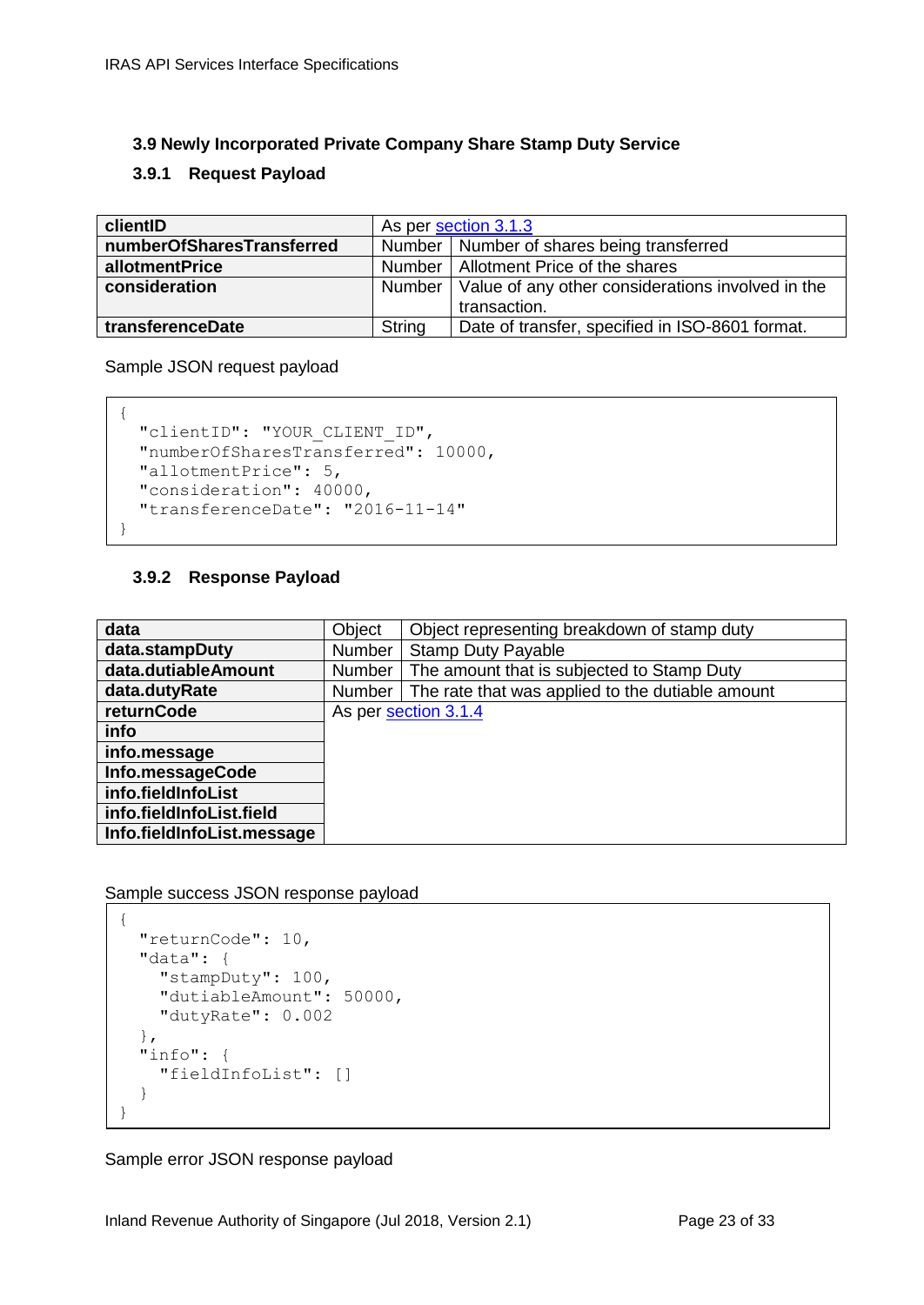IRAS API Services Interface Specifications

```
{
  "returnCode": 30,
  "data": {},
  "info": {
    "message": "Arguments Error",
     "messageCode": 850301,
     "fieldInfoList": [
       {
         "field": "numberOfSharesTransferred",
         "message": "numberOfSharesTransferred is not specified"
       }
     ]
  }
}
```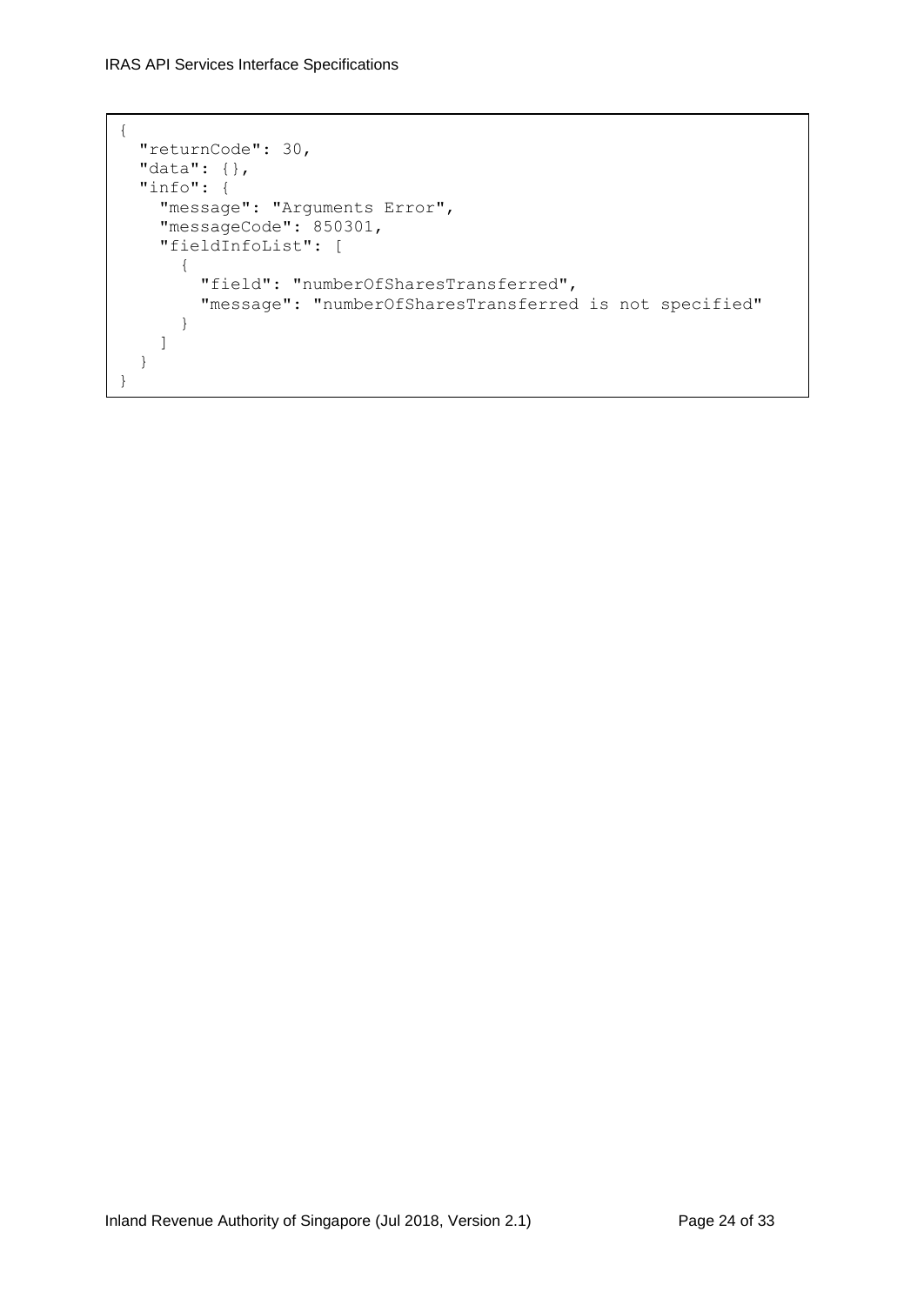#### <span id="page-24-0"></span>**3.10 Public Listed Company Share Stamp Duty Service**

#### <span id="page-24-1"></span>**3.10.1 Request Payload**

| clientID                  | As per section 3.1.3                                       |                                                 |  |
|---------------------------|------------------------------------------------------------|-------------------------------------------------|--|
| numberOfSharesTransferred |                                                            | Number   Number of shares being transferred     |  |
| valuePerShare             |                                                            | Number   Market value per share                 |  |
| consideration             | Number   Value of any other considerations involved in the |                                                 |  |
|                           |                                                            | transaction.                                    |  |
| transferenceDate          | <b>String</b>                                              | Date of transfer, specified in ISO-8601 format. |  |

Sample JSON request payload

```
{
 "clientID": "YOUR CLIENT ID",
  "numberOfSharesTransferred": 10000,
  "valuePerShare": 5,
  "consideration": 40000,
  "transferenceDate": "2016-11-14"
```
#### **3.10.2 Response Payload**

<span id="page-24-2"></span>}

| data                       | Object        | Object representing breakdown of stamp duty      |
|----------------------------|---------------|--------------------------------------------------|
| data.stampDuty             | <b>Number</b> | <b>Stamp Duty Payable</b>                        |
| data.dutiableAmount        | Number        | The amount that is subjected to Stamp Duty       |
| data.dutyRate              | Number        | The rate that was applied to the dutiable amount |
| returnCode                 |               | As per section 3.1.4                             |
| info                       |               |                                                  |
| info.message               |               |                                                  |
| Info.messageCode           |               |                                                  |
| info.fieldInfoList         |               |                                                  |
| info.fieldInfoList.field   |               |                                                  |
| Info.fieldInfoList.message |               |                                                  |

Sample success JSON response payload

```
{
   "returnCode": 10,
   "data": {
     "stampDuty": 100,
     "dutiableAmount": 50000,
     "dutyRate": 0.002
  },
   "info": {
     "fieldInfoList": []
   }
}
```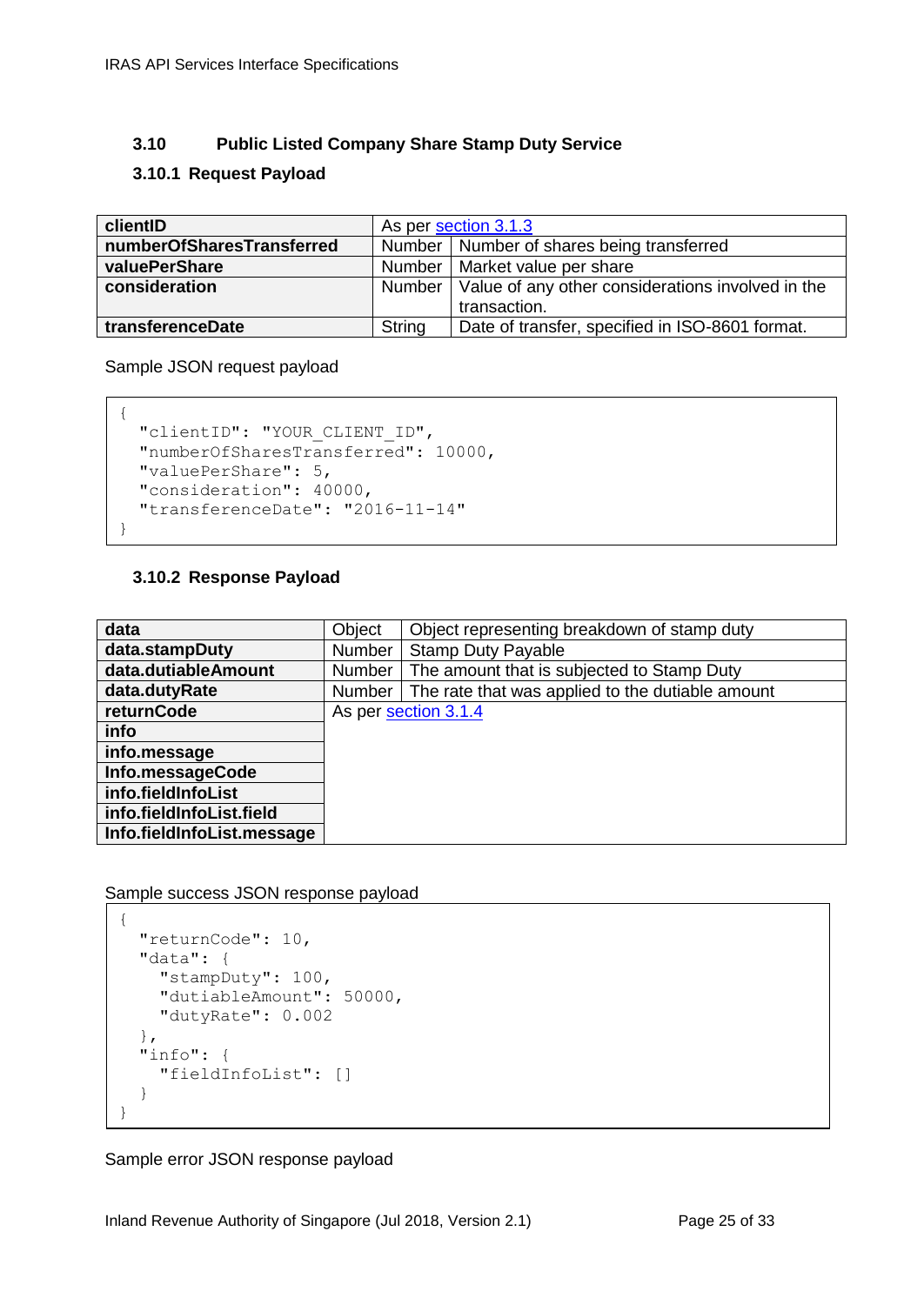```
{
  "returnCode": 30,
  "data": {},
   "info": {
     "message": "Arguments Error",
     "messageCode": 850301,
     "fieldInfoList": [
       {
         "field": "numberOfSharesTransferred",
         "message": "numberOfSharesTransferred date is not 
specified"
    }
     ]
   }
}
```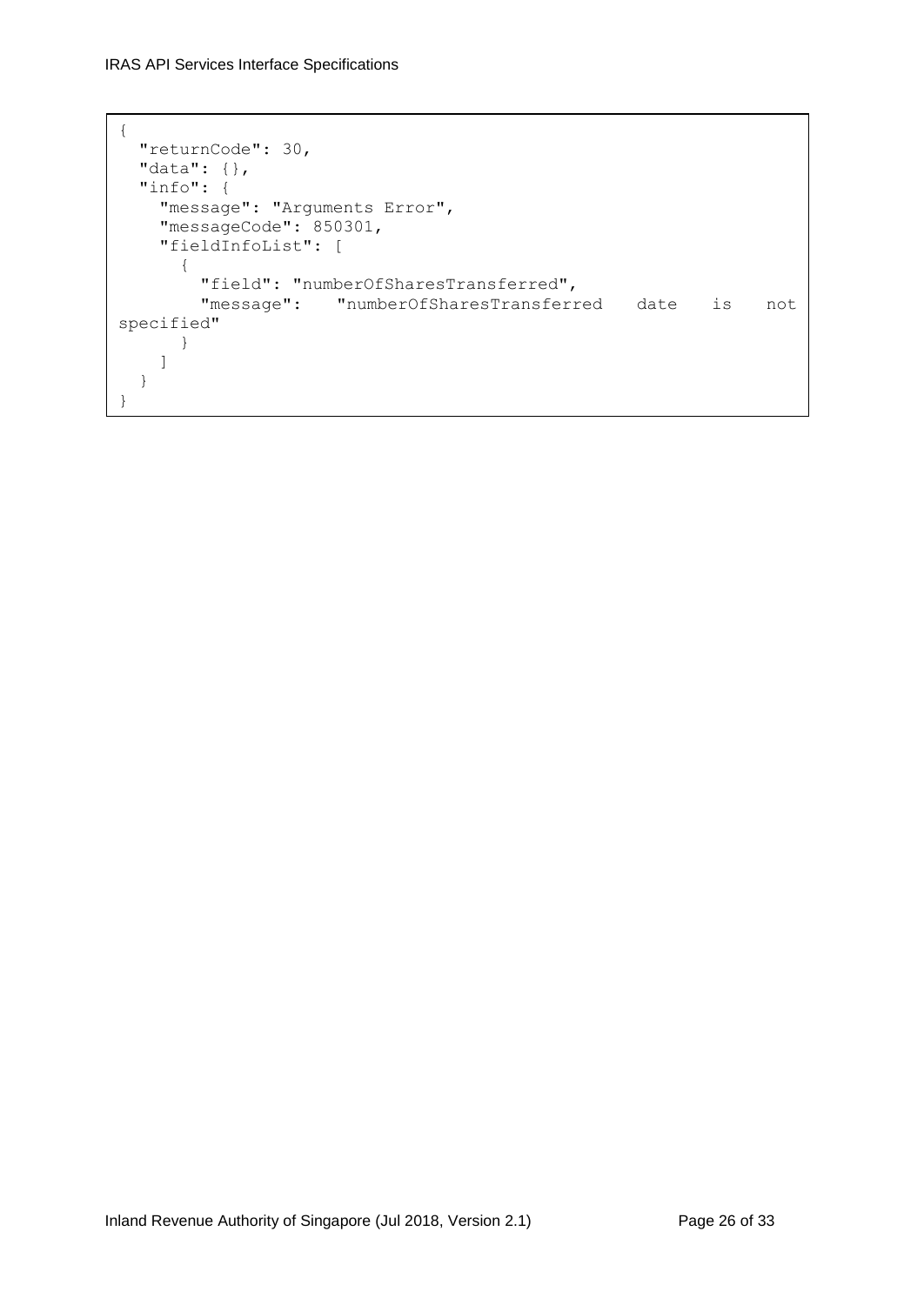#### <span id="page-26-0"></span>**3.11 Sandbox Testing**

As explained in section 2, developers can first create an account in the Sandbox environment to make API calls to our Sandbox URL. This allows the developers to mimic the characteristics of our production environment and create a simulated response from our API.

#### <span id="page-26-1"></span>**3.11.1 Tenancy Stamp Duty Service**

| Input                                                                                                                                                                                                                                                                                                                                                                                   | <b>Expected Output</b>                                                                                                                                                                                                      |
|-----------------------------------------------------------------------------------------------------------------------------------------------------------------------------------------------------------------------------------------------------------------------------------------------------------------------------------------------------------------------------------------|-----------------------------------------------------------------------------------------------------------------------------------------------------------------------------------------------------------------------------|
| "terms": [<br>"startDate": "2016-01-01",<br>"endDate": "2016-12-31",<br>"monthlyRent": 43.42,<br>"monthlyFurnitureFittings": 10,<br>"monthlyServiceMaintenance": 5,<br>"monthlyAdvertisingAndPromotion":<br>5,<br>"otherMonthlyCharges": 20<br>$\cdot$<br>"premium": 0,<br>"nonResiPremium": 0,<br>"documentDate": "2015-01-01",<br>"clientID": "YOUR CLIENT ID"                        | $\left\{ \right.$<br>"returnCode": 10,<br>$"info":$ {<br>"fieldInfoList": []<br>$\}$ ,<br>"data": $\{$<br>"stampDuty": 4,<br>"AAR": 1001.04,<br>"dutiableAmount": 1001.04,<br>"dutyOnPremium": 0,<br>"leaseDutyRate": 0.004 |
| "terms": [<br>"startDate": "2016-01-01",<br>"endDate": "2019-12-31",<br>"monthlyRent": 1000,<br>"monthlyFurnitureFittings": 800,<br>"monthlyServiceMaintenance": 200,<br>"monthlyAdvertisingAndPromotion":<br>500 <sub>r</sub><br>"otherMonthlyCharges": 500<br>$\perp$ ,<br>"premium": 10000,<br>"nonResiPremium": 0,<br>"documentDate": "2016-01-01",<br>"clientID": "YOUR CLIENT ID" | $\mathcal{L}$<br>"returnCode": 10,<br>$"info":$ {<br>"fieldInfoList": []<br>$\}$ ,<br>"data": $\{$<br>"stampDuty": 676,<br>"AAR": 36000,<br>"dutiableAmount": 144000,<br>"dutyOnPremium": 100,<br>"leaseDutyRate": 0.004    |

#### <span id="page-26-2"></span>**3.11.2 Property Buyer Stamp Duty Service**

| Input                         | Expected Output     |
|-------------------------------|---------------------|
| "clientID": "YOUR CLIENT ID", | "data": $4600,$     |
| "value": 320000,              | "returnCode": 10,   |
| "nonResiValue": 0,            | "info": f           |
| "documentDate": "2014-02-22"  | "fieldInfoList": [] |
| "clientID": "YOUR CLIENT ID", | "data": 24600,      |
| "value": 1000000,             | "returnCode": 10,   |
| "nonResiValue": 0,            | "info":             |

Inland Revenue Authority of Singapore (Jul 2018, Version 2.1) Page 27 of 33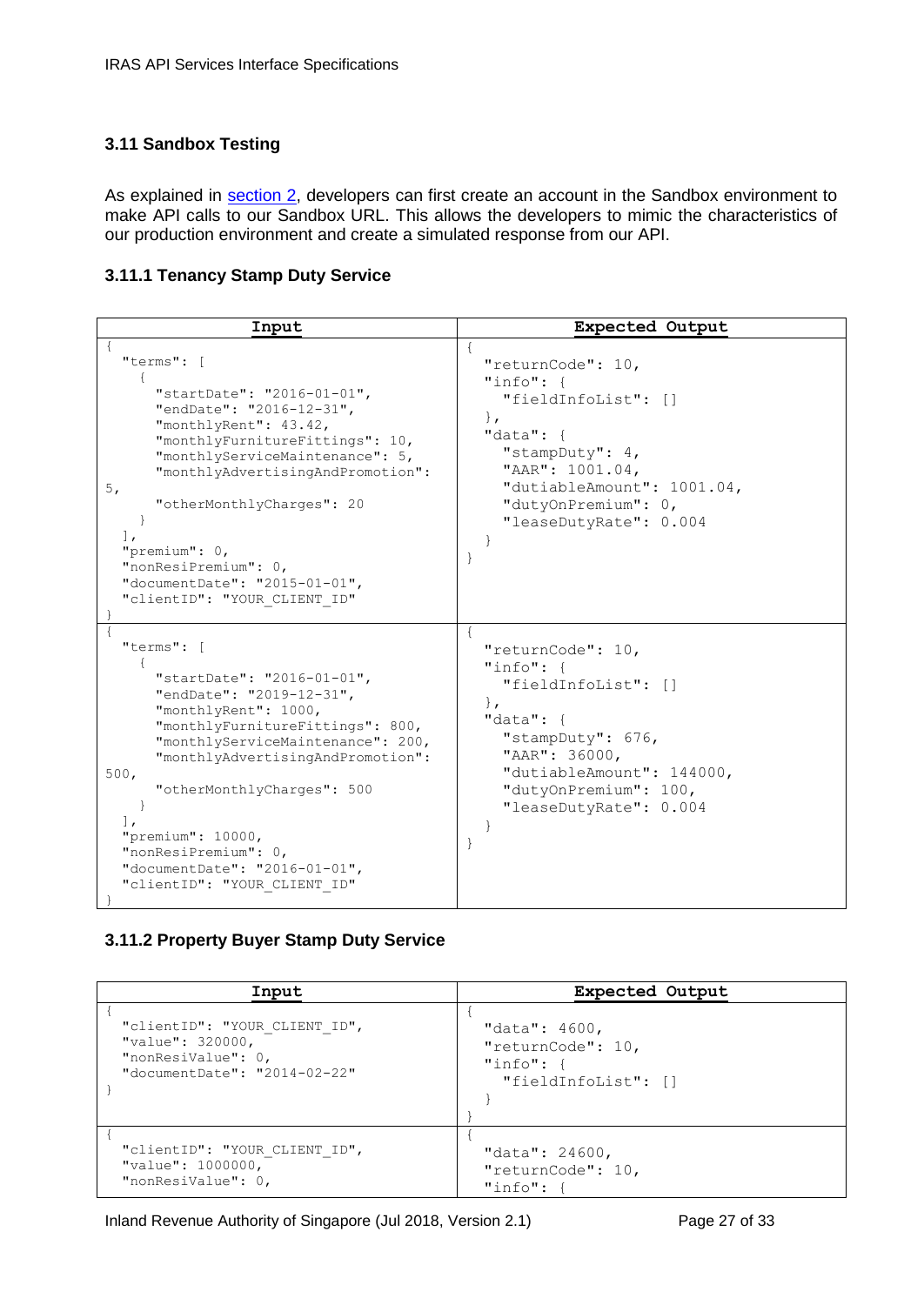|                              | "fieldInfoList": [] |
|------------------------------|---------------------|
| "documentDate": "2014-02-22" |                     |
|                              |                     |

# <span id="page-27-0"></span>**3.11.3 Seller Stamp Duty (Industrial Properties) Service**

| Input                                                                                                                       | <b>Expected Output</b>                                                                                                                                   |
|-----------------------------------------------------------------------------------------------------------------------------|----------------------------------------------------------------------------------------------------------------------------------------------------------|
| "value": 2000000,<br>"acquisitionDate": "2016-01-01",<br>"disposalDate": "2017-06-30",<br>"clientID": "YOUR CLIENT ID"      | "returnCode": 10,<br>"info": f<br>"fieldInfoList": []<br>$\}$ ,<br>"data": $\{$<br>"stampDuty": $200000$ ,<br>"holdingPeriod": 1.5,<br>"dutyRate": $0.1$ |
| "value": 1000000,<br>" $acquistitionDate" : "2016-01-01",$<br>"disposalDate": "2018-12-31",<br>"clientID": "YOUR CLIENT ID" | "returnCode": 10,<br>"info": $\{$<br>"fieldInfoList": []<br>$\}$ ,<br>"data": $\{$<br>"stampDuty": $50000$ ,<br>"holdingPeriod": 3,<br>"dutyRate": 0.05  |

#### <span id="page-27-1"></span>**3.11.4 Seller Stamp Duty (Residential Properties) Service**

| Input                                                                                                                       | <b>Expected Output</b>                                                                                                                                           |
|-----------------------------------------------------------------------------------------------------------------------------|------------------------------------------------------------------------------------------------------------------------------------------------------------------|
| "value": 1000000,<br>" $acquistitionDate" : "2016-01-01",$<br>"disposalDate": "2017-06-30",<br>"clientID": "YOUR CLIENT ID" | "returnCode": 10,<br>"info": $\{$<br>"fieldInfoList": []<br>$\mathbf{L}$<br>"data": $\{$<br>"stampDuty": $120000$ ,<br>"holdingPeriod": 1.5,<br>"dutyRate": 0.12 |
| "value": 1000000,<br>"acquisitionDate": "2016-01-01",<br>"disposalDate": "2018-12-31",<br>"clientID": "YOUR CLIENT ID"      | "returnCode": 10,<br>"info": $\{$<br>"fieldInfoList": []<br>$\mathbf{r}$<br>"data": $\{$<br>"stampDuty": $80000$ ,<br>"holdingPeriod": 3,<br>"dutyRate": 0.08    |

#### <span id="page-27-2"></span>**3.11.5 Additional Buyer Stamp Duty Rate Service**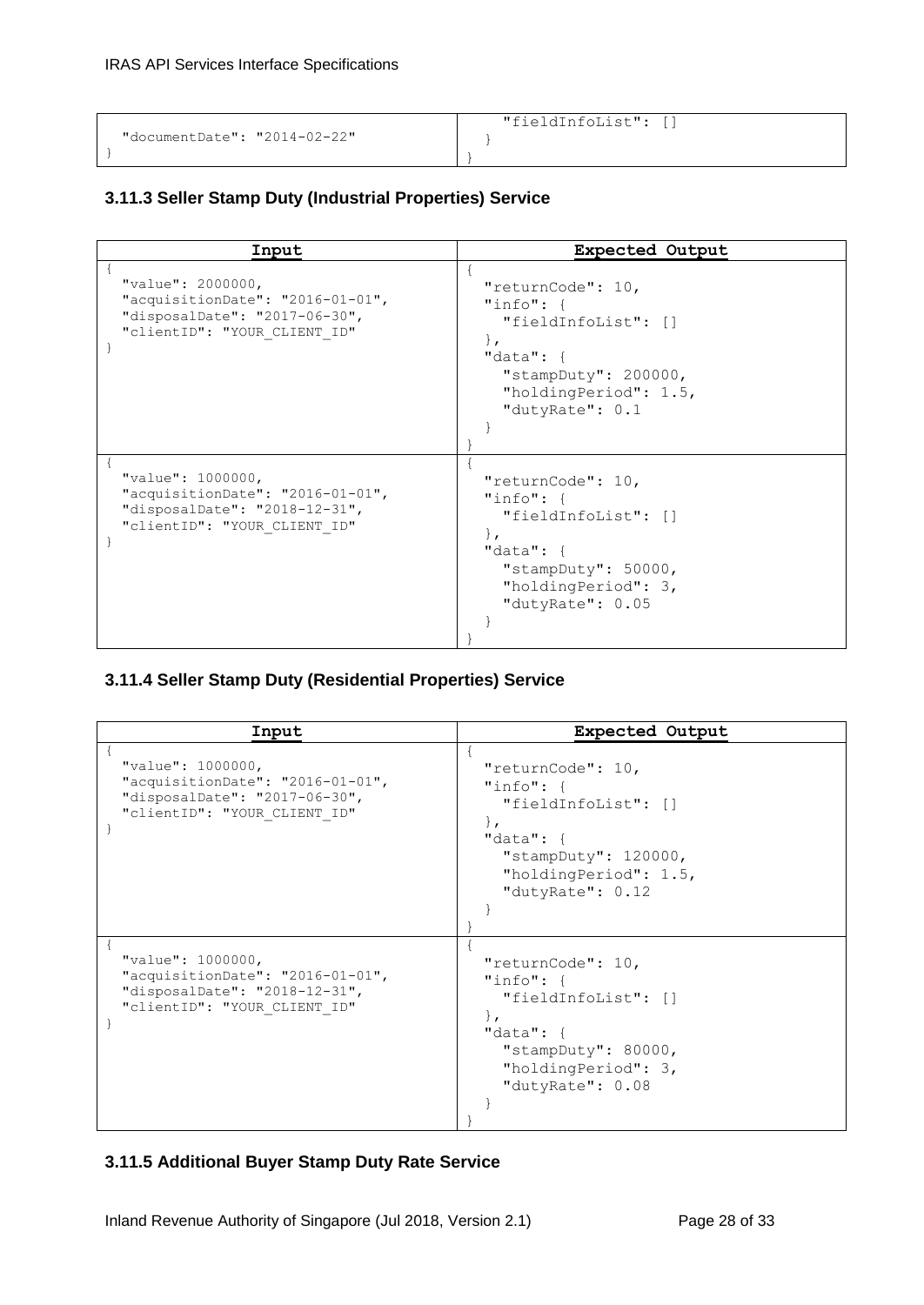#### IRAS API Services Interface Specifications

| Input                                                                                                                                                      | Expected Output                                                                |
|------------------------------------------------------------------------------------------------------------------------------------------------------------|--------------------------------------------------------------------------------|
| "clientID": "YOUR CLIENT ID",<br>"buyers": [<br>"nationality": "SG",<br>"existingPropertyCount": 2<br>"purchaseType": $1,$<br>"documentDate": "2015-01-01" | "returnCode": 10,<br>"data": $0.1$ ,<br>"info": $\{$<br>"fieldInfoList": []    |
| "clientID": "YOUR CLIENT ID",<br>"buyers": [<br>"nationality": "SG",<br>"existingPropertyCount": 1<br>"purchaseType": $1,$<br>"documentDate": "2015-01-01" | "returnCode": $10,$<br>"data": $0.07$ ,<br>"info": $\{$<br>"fieldInfoList": [] |

### <span id="page-28-0"></span>**3.11.6 Mortgage Stamp Duty Service**

| Input                                                                                       | <b>Expected Output</b>                                                                                                                                                                                                      |
|---------------------------------------------------------------------------------------------|-----------------------------------------------------------------------------------------------------------------------------------------------------------------------------------------------------------------------------|
| "mortgageAmount": 90000,<br>"documentDate": "2016-02-01",<br>"clientID": "YOUR CLIENT ID"   | "returnCode": 10,<br>"info": $\{$<br>"fieldInfoList": []<br>$\mathbf{r}$<br>"data": $360$                                                                                                                                   |
| "mortgageAmount": 1000000,<br>"documentDate": "1985-02-01",<br>"clientID": "YOUR CLIENT ID" | "returnCode": 30,<br>"info": $\{$<br>"fieldInfoList": [<br>"field": "documentDate",<br>"message": "Computation for this<br>date is not supported"<br>$\mathbf{r}$<br>"message": "Arguments Error",<br>"messageCode": 850301 |

# <span id="page-28-1"></span>**3.11.7 Private Company Share Stamp Duty Service**

| Input                         | Expected Output         |
|-------------------------------|-------------------------|
| "clientID": "YOUR CLIENT ID", | "returnCode": 10,       |
| "preferenceShares": {         | "data": $\{$            |
| "sharesTransferred": 1000,    | "dutiableAmount": 1500, |
| "NAVPerShare": 1.5            | "dutyRate": $0.002$ ,   |
| "ordinaryShares": {           | "stampDuty": 3          |
| "sharesTransferred": 0,       | "info": f               |
| "NAVPerShare": 0              | "fieldInfoList": []     |

Inland Revenue Authority of Singapore (Jul 2018, Version 2.1) Page 29 of 33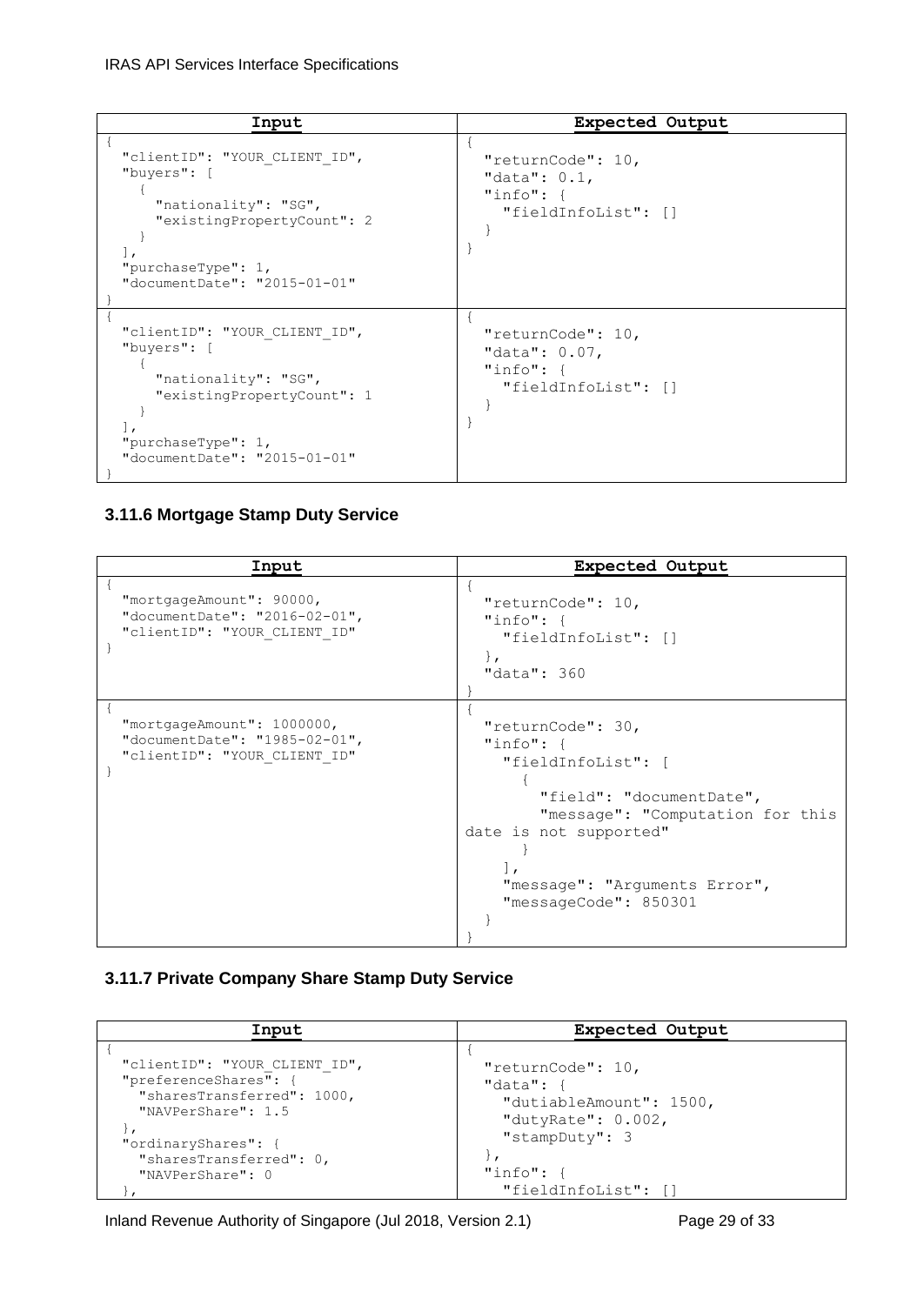| "consideration": 500,<br>"transferenceDate": "2016-11-14"                                                                                                                                                                                                         |                                                                                                                                              |
|-------------------------------------------------------------------------------------------------------------------------------------------------------------------------------------------------------------------------------------------------------------------|----------------------------------------------------------------------------------------------------------------------------------------------|
| "clientID": "YOUR CLIENT ID",<br>"ordinaryShares": {<br>"sharesTransferred": 2000,<br>"NAVPerShare": 1.5<br>"preferenceShares": {<br>"sharesTransferred": 1000,<br>"NAVPerShare": 1<br>$\mathbf{r}$<br>"consideration": 5500,<br>"transferenceDate": "2016-11-14" | "returnCode": 10,<br>"data": $\{$<br>"dutiableAmount": 5500,<br>"dutyRate": $0.002$ ,<br>"stampDuty": 11<br>"info": f<br>"fieldInfoList": [] |

# <span id="page-29-0"></span>**3.11.8 Newly Incorporated Private Company Share Stamp Duty Service**

| Input                                                                                                                                                       | <b>Expected Output</b>                                                                                                                                        |
|-------------------------------------------------------------------------------------------------------------------------------------------------------------|---------------------------------------------------------------------------------------------------------------------------------------------------------------|
| "clientID": "YOUR CLIENT ID",<br>"numberOfSharesTransferred": 1,<br>"allotmentPrice": 0.55,<br>"consideration": 0,<br>"transferenceDate": "2016-11-14"      | "returnCode": 10,<br>"data": $\{$<br>"dutiableAmount": 0.55,<br>"dutyRate": $0.002$ ,<br>"stampDuty": 1<br>$\}$ ,<br>"info": $\{$<br>"fieldInfoList": []      |
| "clientID": "YOUR CLIENT ID",<br>"numberOfSharesTransferred": 10000,<br>"allotmentPrice": 5,<br>"consideration": 55000,<br>"transferenceDate": "2016-11-14" | "returnCode": 10,<br>"data": $\{$<br>"dutiableAmount": 55000,<br>"dutyRate": $0.002$ ,<br>"stampDuty": $110$<br>$\}$ ,<br>"info": $\{$<br>"fieldInfoList": [] |

# <span id="page-29-1"></span>**3.11.9 Public Listed Company Share Stamp Duty Service**

| Input                                                                                                                                                 | <b>Expected Output</b>                                                                                                                         |
|-------------------------------------------------------------------------------------------------------------------------------------------------------|------------------------------------------------------------------------------------------------------------------------------------------------|
| "clientID": "YOUR CLIENT ID",<br>"numberOfSharesTransferred": 1,<br>"valuePerShare": 0.55,<br>"consideration": 0,<br>"transferenceDate": "2016-11-14" | "returnCode": 10,<br>"data": $\{$<br>"dutiableAmount": 0.55,<br>"dutyRate": $0.002$ ,<br>"stampDuty": 1<br>"info": $\{$<br>"fieldInfoList": [] |
| "clientID": "YOUR CLIENT ID",<br>"numberOfSharesTransferred": 10000,                                                                                  | "returnCode": 10,<br>"data": {                                                                                                                 |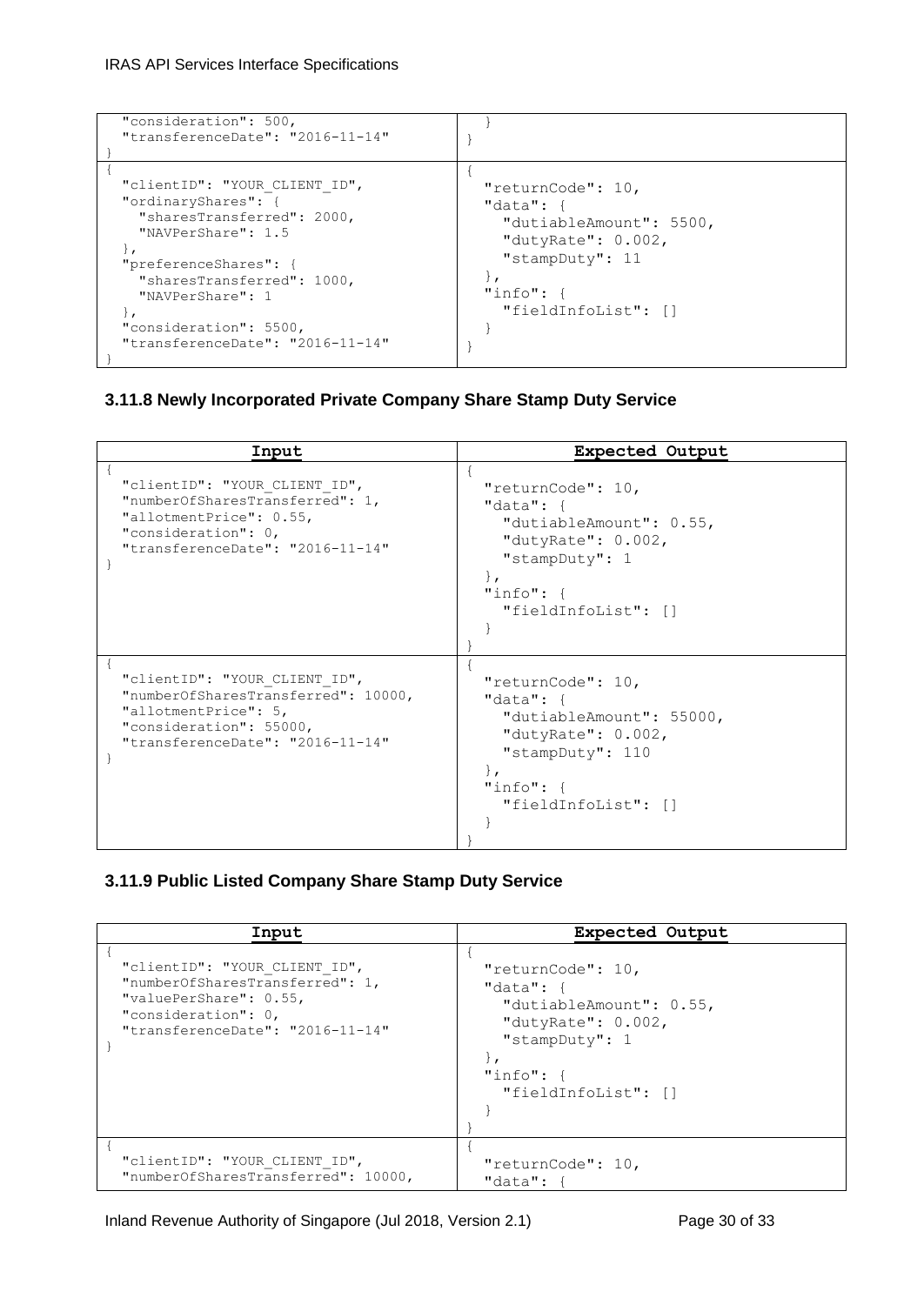```
 "valuePerShare": 5,
 "consideration": 40000,
 "transferenceDate": "2016-11-14"
}
                                              "dutiableAmount": 50000,
                                          "dutyRate": 0.002,
                                          "stampDuty": 100
                                            },
                                            "info": {
                                              "fieldInfoList": []
                                            }
                                          }
```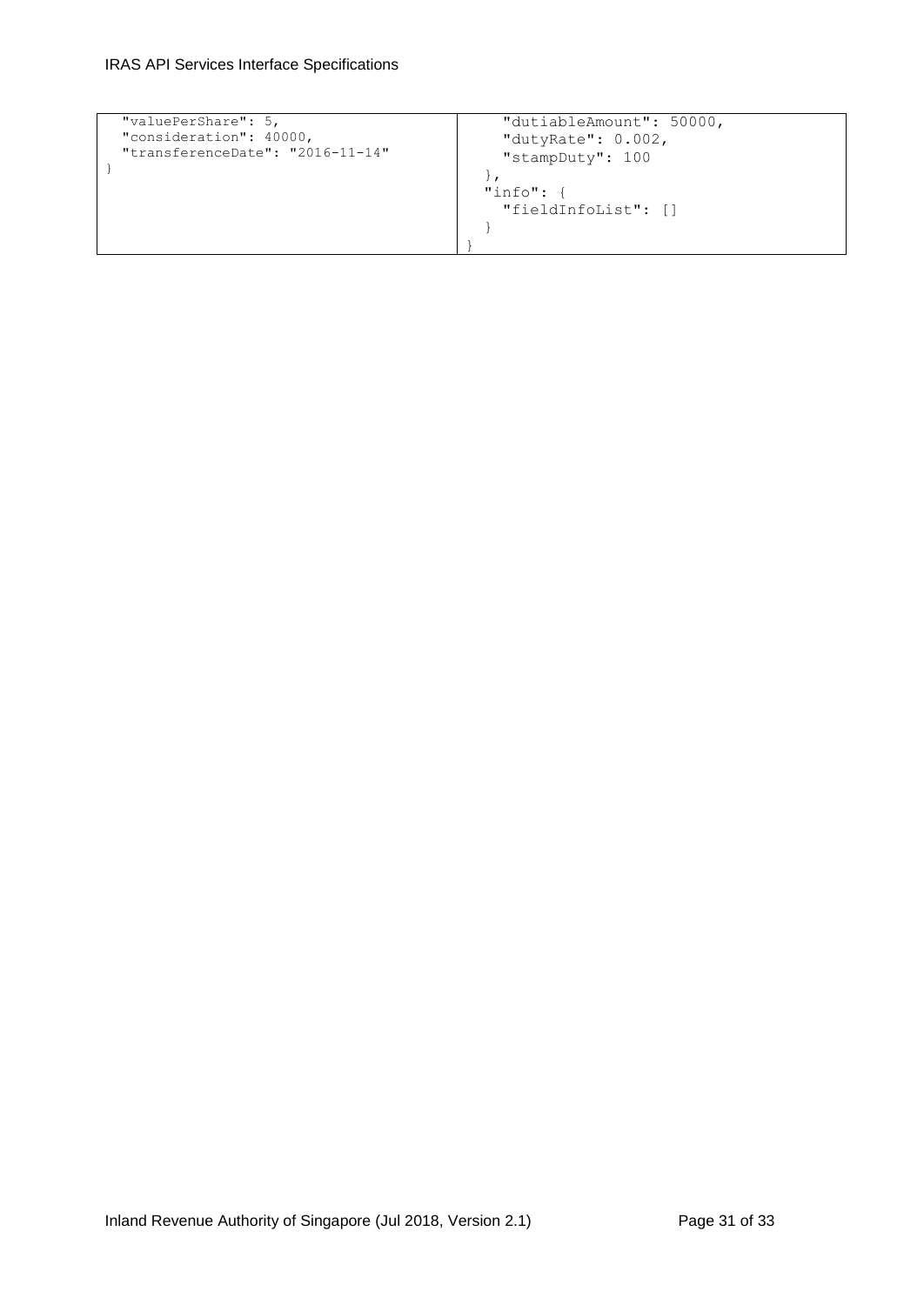# <span id="page-31-0"></span>**4. Sample Code (C#)**

```
using System:
using System.Net;
using System.IO;
using System.Text;
// jsonData – contains data from Section 3.1.1 of this document
public static void callWebAPI(string jsonData, string url)
{
        try
        {
          var httpWebRequest = (HttpWebRequest)WebRequest.Create(url);
          httpWebRequest.ContentType = "application/json;";
          httpWebRequest.Method = "POST";
          //Step 1: Enter the Client-Id given by IRAS
         httpWebRequest.Headers["X-IBM-Client-Id"] = "{YOUR_CLIENT_ID}";
          //Step 2: Enter the Client-Secret given by IRAS
         httpWebRequest.Headers["X-IBM-Client-Secret"] ="{YOUR_CLIENT_SECRET}";
          // Step 3: Call API using POST
         using (var streamWriter = new StreamWriter(httpWebRequest.GetRequestStream()))
\{ streamWriter.Write(jsonData);
           streamWriter.Flush();
            streamWriter.Close();
          }
          // Step 3a: Output response
          var httpResponse = (HttpWebResponse)httpWebRequest.GetResponse();
          using (var streamReader = new StreamReader(httpResponse.GetResponseStream()))
\{ var result = streamReader.ReadToEnd();
            //print the received reponse
             Console.WriteLine(result);
 }
        }
        catch (WebException e)
        {
          if (!string.IsNullOrEmpty(e.Message))
          {
            // Step 3b: Print general errors 
            Console.WriteLine("Exception - ");
         Console.WriteLine(e.Message);
 }
         if (e.Response != null)
          {
            // Step 3c: Print Output response exception
             Stream receiveStream = e.Response.GetResponseStream();
             StreamReader readStream = new StreamReader(receiveStream, Encoding.UTF8);
            // print the error received from Server 
             Console.WriteLine("Response error received - ");
             Console.WriteLine(readStream.ReadToEnd());
          }
        }
}
```